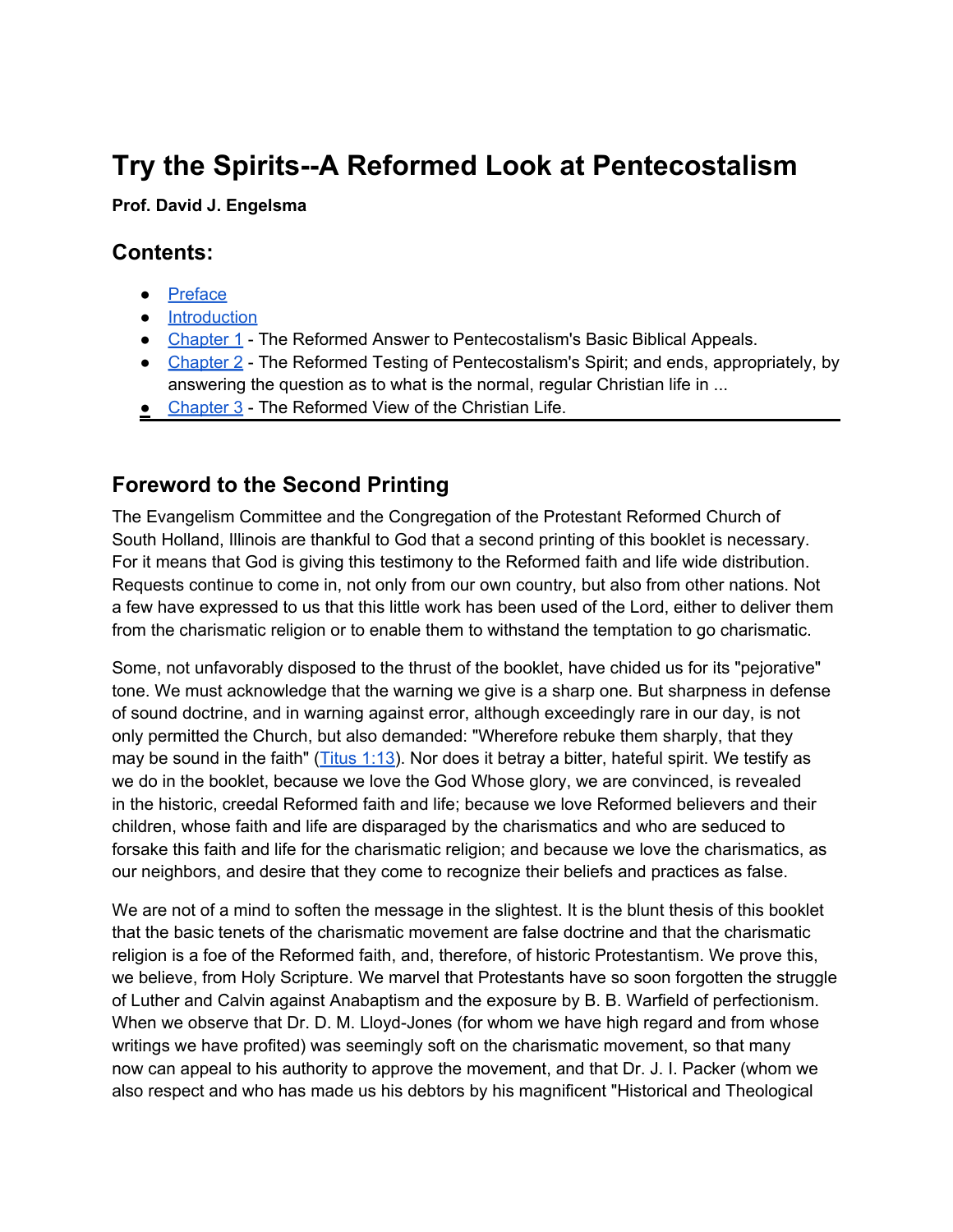<span id="page-1-0"></span>Introduction" to his, and Johnston's, translation of Luther's *The Bondage of the Will,* in his book, *Keep in Step with the Spirit,* welcomes the movement within the churches and warns against condemning it, and that virtually all the churches accept the charismatics as members in good standing, we are more convinced than ever that Protestantism needs an uncompromising "No" to the charismatic movement and a fervent "Yes" to the traditional Reformed faith and life.

We ask only that our witness be given a hearing. Here, too, let men "test the spirits."

David J. Engelsma

South Holland, Illinois

January, 1987

### **Foreword to the Third Printing**

By this time, it is evident to all that the charismatic movement (or, neo-Pentecostalism) is no vagrant breeze wafting through the Protestant churches, but a mighty wind blowing steadily in these churches. Nor does this surprise us. Religion, like nature, abhors a vacuum. Bereft these many years of doctrine solid, expository preaching and thorough doctrinal instruction, the churches are exposed to the inrushing stream of mysticism. Starved of the "strong meat" of the Word ( $Hebrews$  5:12-14), the empty souls of the members of these churches crave the insubstantial air of feeling. Although the powerful presence of the charismatic wind in the Protestant churches does not surprise us, it does grieve us. We call our fellow Protestants, especially all Reformed Christians, to resist the neo-Pentecostal hurricane: "be no more children, tossed to and fro, and carried about with every wind of doctrine" ([Ephesians 4:14](http://bible.gospelcom.net/bible?version=KJV&passage=Ephesians+4:14)). By the infallible rule of Holy Scripture, "try the spirits whether they are of God" ([I](http://bible.gospelcom.net/bible?version=KJV&passage=I+John+4:1) [John 4:1](http://bible.gospelcom.net/bible?version=KJV&passage=I+John+4:1)).

David J. Engelsma South Holland, Illinois April, 1988

# **Preface**

The believer is "in Christ," [Col. 2:10.](http://bible.gospelcom.net/bible?version=KJV&passage=Col+2:10) Christ dwells in our hearts by faith, *Eph 3:17*, so that through the power of our God-given faith, we are the possessors of all the spiritual blessings of salvation. As such we are complete in Him. Possessing the full Christ, we possess the full Spirit of Christ through Whose power we are enabled to live a holy life.

Such is the confession of the Reformed faith!

The pamphlet is divided into three chapters: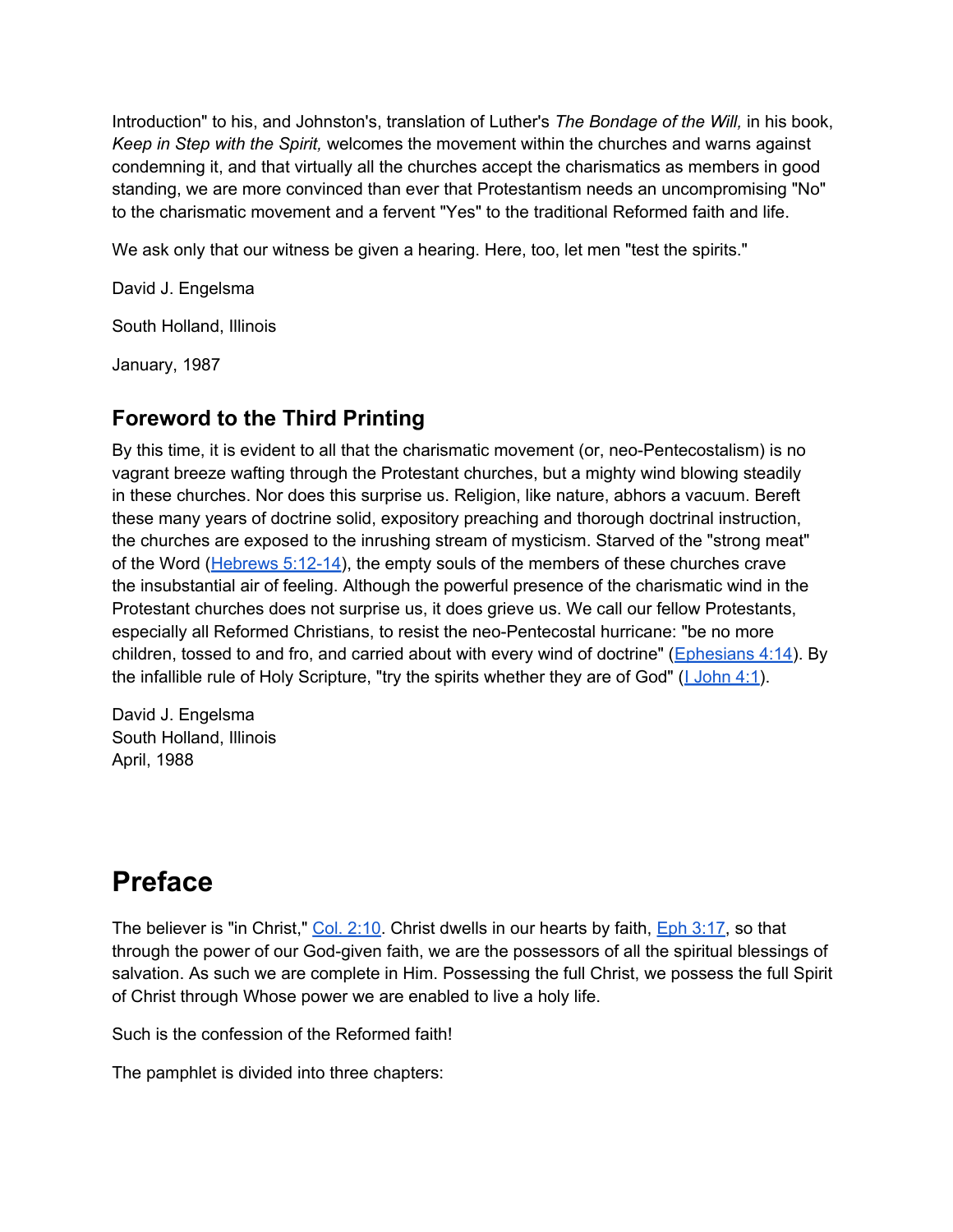Chapter 1 - The Reformed Answer to Pentecostalism's Basic Biblical Appeals.

Chapter 2 - The Reformed Testing of Pentecostalism's Spirit; and ends, appropriately, by answering the question as to what is the normal, regular Christian life in ...

Chapter 3 - The Reformed View of the Christian Life.

May the Lord keep us faithful to His Truth, teaching us to live lives which are lived in the living power of His Word.

THE EVANGELISM COMMITTEE Protestant Reformed Church 1777 E. Richton Rd. Crete, Illinois 60417 Phone (708) 672-4600

Additional copies of this pamphlet may be obtained upon request. For a list of other pamphlets and tapes distributed by this Committee, see the back pages.

(Fourth Printing, 1990)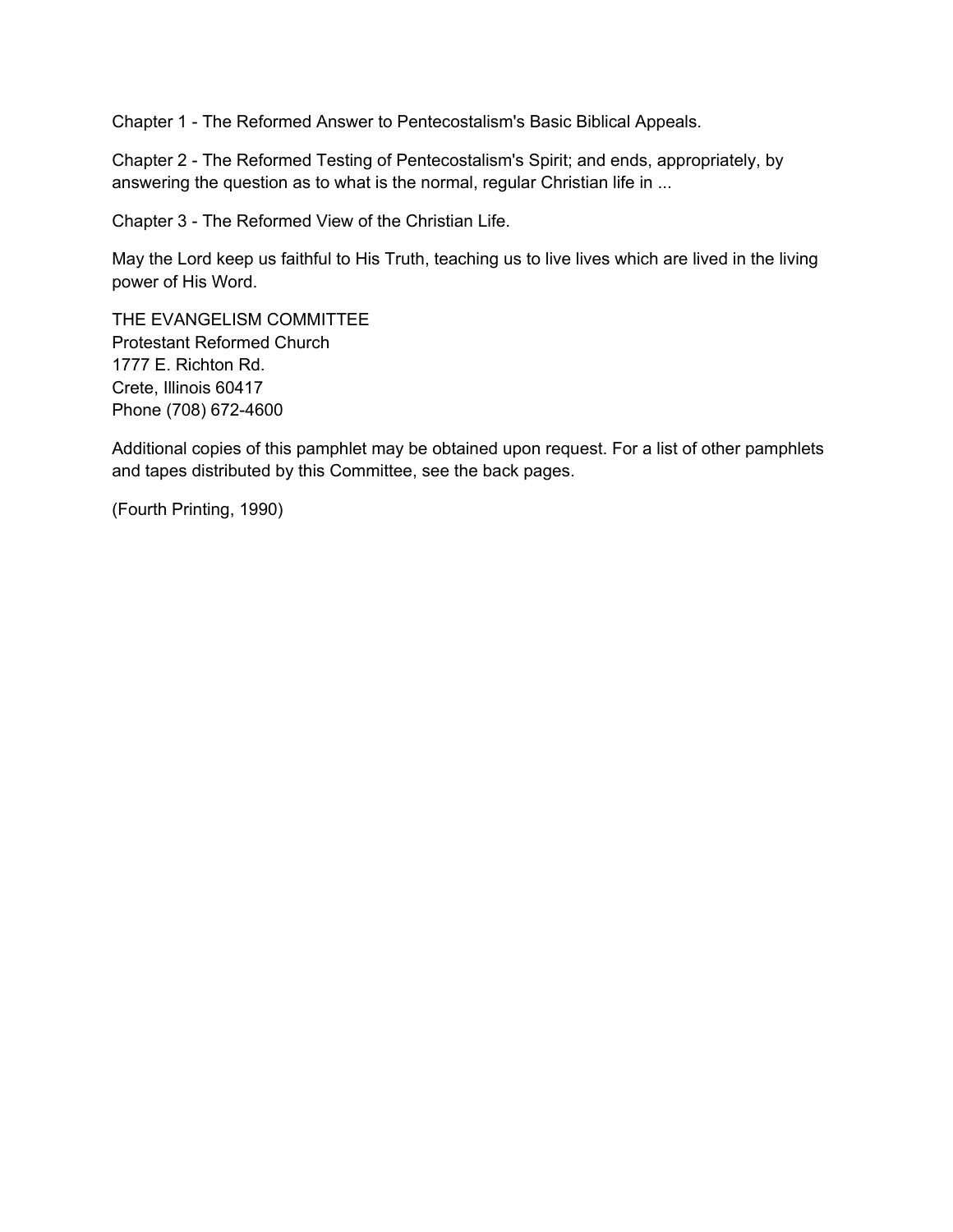#### <span id="page-3-0"></span>**Introduction**

An examination, from the viewpoint of the Reformed Faith, of the religious movement known as Pentecostalism is in order. For Pentecostalism makes inroads into Reformed Churches. Some hold that the Reformed Faith and Pentecostalism are harmonious; others claim that Pentecostalism is the completion of the Reformation in our time; others openly proclaim that the Pentecostal religion replaces the historic Reformed Faith.

To conduct this examination is legitimate. It is common that Pentecostals scare off wouldbe critics by insinuating that criticism of Pentecostalism is the unforgivable sin of blasphemy against the Holy Spirit. A Reformed man is not intimidated by this scare-tactic. More than once in the history of the Church, false teachers tried to gain entrance into the Church by appealing to the Spirit. An outstanding example is the appearance of fanatics at the time of the Protestant Reformation of the 16th century, who harassed the Lutherans in Wittenberg. These were the "heavenly prophets" and "enthusiasts" who claimed to receive special revelations from the Spirit and to perform miracles. They cowed Melanchthon; but they did not cow Luther. When they screamed, "The Spirit, the Spirit," Luther replied, "I slap your spirit on the snout."

The Reformed man and woman know the instruction of the Spirit of Christ in Holy Scripture: "Beloved, believe not every spirit, but try the spirits whether they are of God: because many false prophets are gone out into the world"  $(1 \text{ John } 4:1)$ .

The standard of the examination of the spirits, including the spirit of Pentecostalism, is Holy Scripture, the inspired Word of God. In the light of Scripture the question must be this: does this spirit, this religious movement, confess Jesus Christ [\(I](http://bible.gospelcom.net/bible?version=KJV&passage=I+John+4:2,3) [John 4:2,3\)](http://bible.gospelcom.net/bible?version=KJV&passage=I+John+4:2,3); does it abide "in the doctrine of Christ" ([II](http://bible.gospelcom.net/bible?version=KJV&passage=II+John+9) [John 9\)](http://bible.gospelcom.net/bible?version=KJV&passage=II+John+9)? For the Holy Spirit confesses Jesus Christ and brings the doctrine of Christ.

Our examination of Pentecostalism must include a consideration of its criticism of the Christian life of Reformed believers. For Pentecostalism belittles the life of "mere believers."

The effect of Pentecostalism is that believers wonder whether their life is what it should be- a normal Christian life. Believers are even made to doubt whether they are saved Christians at all. In the final analysis, Pentecostalism's appeal to religious people is its boast of a higher, fuller, deeper, richer Christian life. Pentecostalism exults in a Christian life that is all power, all excitement, all joy, all victory.

Let no one suppose that, because we speak of a *Reformed* examination of Pentecostalism, the concern of the examination is limited to those who are members of a Reformed church. The Reformed Faith represents Protestantism--Biblical Christianity. As will be evident, the standard by which the Reformed Faith conducts the examination is Holy Scripture-the rule of faith and life for every professing Christian. Under the clear light of Holy Scripture, Pentecostalism displays features that mark it unmistakably as a form of an age-old, and quite familiar, threat to Christianity.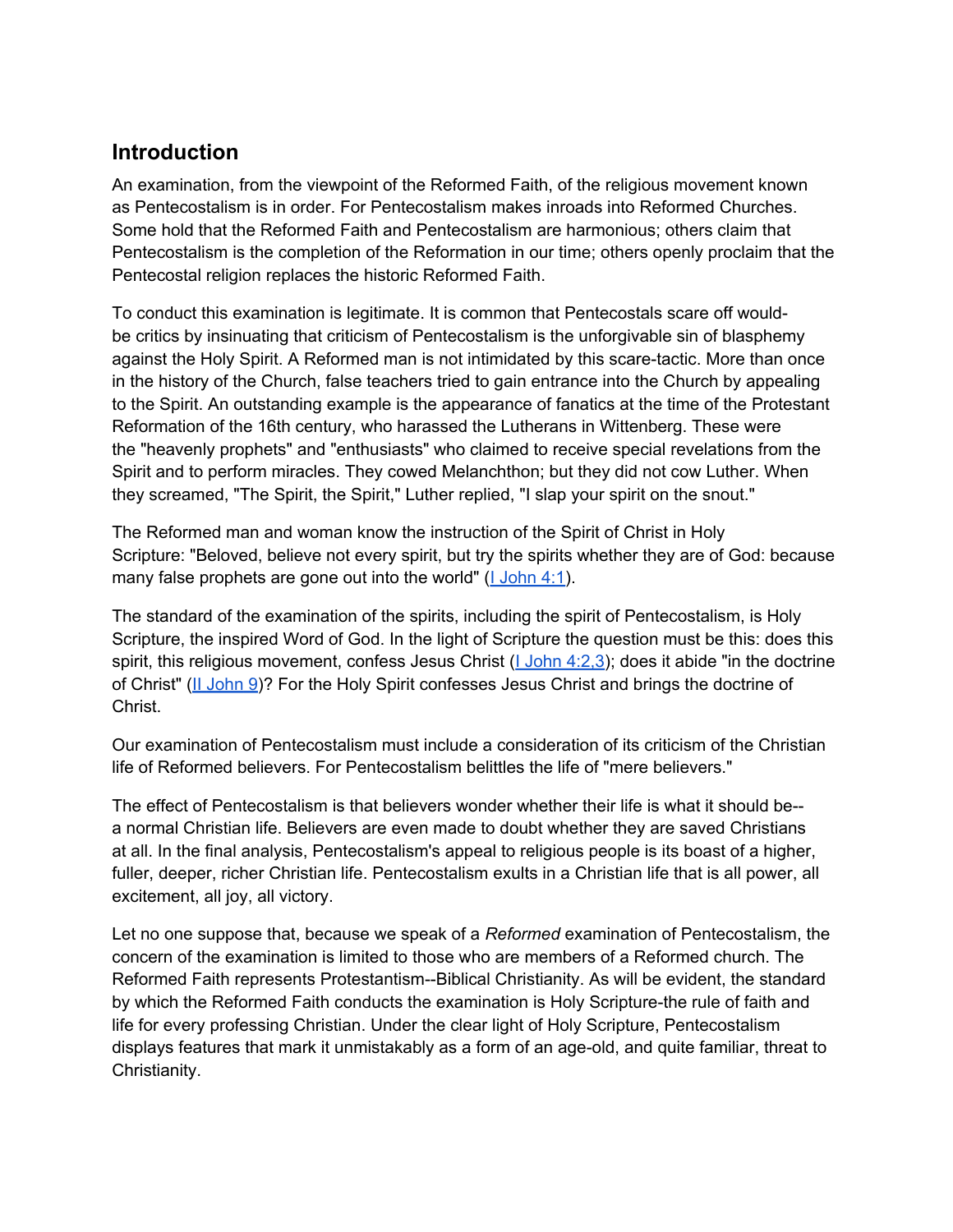# **Chapter 1**

#### **The Reformed Answer to Pentecostalism's Basic Biblical Appeals**

By Pentecostalism, we understand the religious movement that teaches a second, distinct work of grace in the child of God which is referred to as the "baptism with the Holy Spirit." At some moment after regeneration (or, conversion), the believer receives the Holy Spirit, usually as a marvelous, emotional experience, in such a way that now, for the first time, he has a wonderful feeling of joy; possesses power for dynamic Christian life and service; and exercises an extraordinary gift of the Spirit, namely, speaking in tongues. Even though the believer received Christ, the forgiveness of sins, and sanctification before this, it is not until the baptism with the Spirit lifts him to a much higher spiritual level that he is enabled to live the full, joyful, powerful, real Christian life.

It is this doctrine that constitutes the very heart of Pentecostalism. Other features of Pentecostalism may attract the attention of the onlooker, e.g., tongues, miracles, and the exuberance of the meetings; but the movement stands or falls with its novel doctrine of salvation--its second baptism. The fundamental criticism that the Reformed faith makes of this religion is that it is heretical in its doctrine of salvation. The Pentecostals identify this "Holy Spirit baptism" with the coming of the Spirit on the 120 believers on the day of Pentecost. From this comes the name of the movement: Pentecostalism.

Since the Spirit is supposed to give extraordinary gifts to those who are thus baptized, the movement is also called the "charismatic movement." In the Greek of the New Testament, the word meaning "gifts" is *'charismata"(cf.* [I](http://bible.gospelcom.net/bible?version=KJV&passage=I+Cor+12:4) [Cor. 12:4\)](http://bible.gospelcom.net/bible?version=KJV&passage=I+Cor+12:4). The gifts which Pentecostalism makes much of are tongues; interpretation of tongues; prophecy; miracles; and the power to cast out devils. The main gift is tongues-speaking. Therefore, the movement is sometimes called the "tongues movement."

Neo-Pentecostalism is the name given to this movement as it is practiced within the established Protestant churches and within the Roman Catholic Church. There have been Pentecost churches since the early 1900s, e.g., the Assemblies of God. In the early 1960s, men in the established Protestant churches began advocating Pentecostal beliefs and practices within their churches. The leader is generally recognized to be the Episcopalian, Dennis Bennett. By this time, there is hardly a denomination that does not tolerate, or approve, practicing Pentecostals among its membership.

Pentecostalism claims that its doctrine of the baptism in the Holy Spirit as a second work of grace and its teaching of the presence in the Church of the extraordinary gifts of the Spirit are Biblical. It finds in [Acts 2,](http://bible.gospelcom.net/bible?version=KJV&passage=Acts+2) as well as in [Acts 8, 10,](http://bible.gospelcom.net/bible?version=KJV&passage=Acts+8+,10) and 19, that there was a distinct reception of the Holy Spirit by believers subsequent to their conversion, a reception of the Spirit that gave the believers great power and that bestowed upon them special gifts. [I](http://bible.gospelcom.net/bible?version=KJV&passage=I+Corinthians+12)t points us to  $L$ [Corinthians 12](http://bible.gospelcom.net/bible?version=KJV&passage=I+Corinthians+12) as proof that the gifts of the Spirit to the New Testament Church include healing,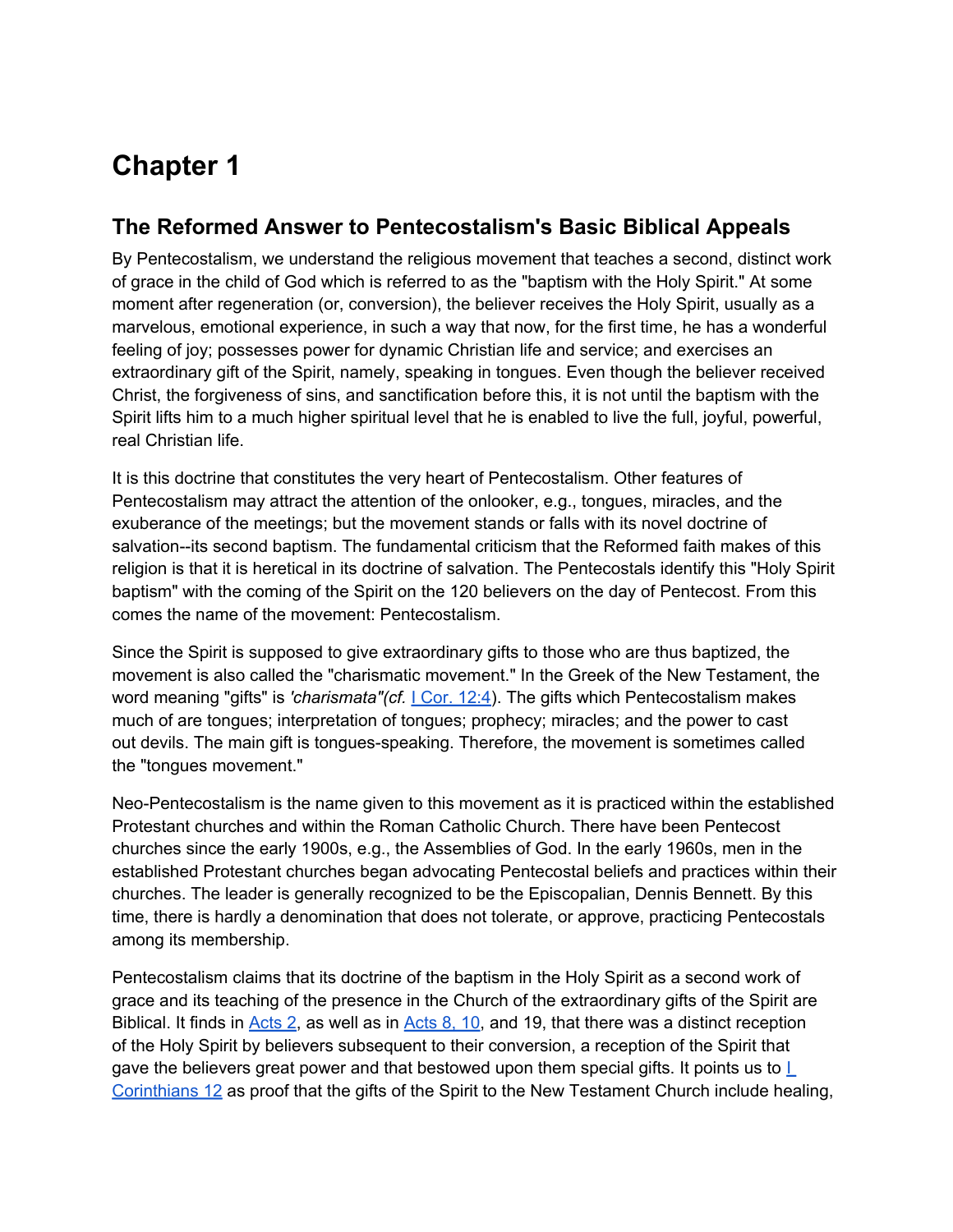the working of miracles, prophecy, tongues, and the like.

What is the Reformed answer to these appeals to the Bible in support of the Pentecostal teachings of the baptism with the Spirit and the extraordinary gifts?

#### **Baptism with the Spirit**

There is a baptism with the Holy Spirit. It is an essential part of salvation. This is plain from John the Baptist's description of the saving work of Jesus: "he shall baptize you with the Holy Spirit and with fire" ([Matt. 3:11;](http://bible.gospelcom.net/bible?version=KJV&passage=Matt+3:11) cf. also [Mark 1:18;](http://bible.gospelcom.net/bible?version=KJV&passage=Mark+1:18) [Luke 3:16](http://bible.gospelcom.net/bible?version=KJV&passage=Luke+3:16); and [John 1:33](http://bible.gospelcom.net/bible?version=KJV&passage=John+1:33)). But it is not a second work of the Spirit subsequent to regeneration and the gift of faith. Nor is it limited to some Christians only, those who have fulfilled certain conditions and made themselves worthy of this higher stage of salvation. Christ's baptism with the Spirit is His one, saving work by His Spirit in every elect child of God. It is his regeneration, the new birth from heaven ([John 3:1-8\)](http://bible.gospelcom.net/bible?version=KJV&passage=John+3:1-8). It is his cleansing from sin and consecration to God by the pouring out of the Spirit into his heart. Of this spiritual reality, John's baptism with water was a sign. The sacrament of baptism in the Church is a sign of the baptism with the Spirit, as [Titus 3:5,6](http://bible.gospelcom.net/bible?version=KJV&passage=Titus+3:5,6) teaches: "according to his mercy he saved us, by the washing of regeneration, and renewing of the Holy Ghost; which he shed on us abundantly through Jesus Christ our Savior."

There is only one baptism in the Church of Jesus Christ: the baptism with the Holy Spirit signified by the sprinkling with water in the Name of the Triune God. This is the apostle's teaching in [Ephesians 4:5:](http://bible.gospelcom.net/bible?version=KJV&passage=Ephesians+4:5) "One Lord, one faith, one baptism." Pentecostalism has two baptisms: a first, lower baptism--salvation from sin (of which the sign is water); and a second, higher baptism--the baptism with the Holy Spirit. In this way, Pentecostalism divides Christ, salvation, and the Church.

Christ's baptism of every one of His people with the Holy Spirit depends solely upon His work of meriting this gift for them by His death. It does not depend upon works that the people must perform. Therefore, every elect child of God not only may receive it, but also does receive it. "He shall baptize you with the Holy Ghost," John promised.

To be sure, baptism with the Spirit is the reception of great power by every one so baptized, as Christ instructed His disciples in  $\frac{\text{Acts} 1:8}{1:8}$ . "But ye shall receive power, after that the Holy Ghost is come upon you..." But Scripture must teach us what this power consists of and how it is exercised. As concerns the Church, it is the power of witnessing to Christ: "... and ye shall be witnesses unto me..." ([Acts 1:8\)](http://bible.gospelcom.net/bible?version=KJV&passage=Acts+1:8). The mark of a Spirit-baptized Church, therefore, is the faithful proclamation of Christ.

As concerns the individual child of God, the nature of the power of the baptism with the Spirit is indicated by John the Baptist when he says that we are baptized "with the Holy Ghost*and fire."* We receive the Spirit as a fire; He dwells and works in us as a fire. Fire purifies by utterly burning away the dross that defiles the precious metal. The Holy Spirit, similarly, burns away our sin, so that we may be consecrated to God in the obedience of love. The power of the baptism with the Spirit is the awesome power of sanctification. Exactly this was the prophecy of the baptism with the Spirit in the Old Testament. In the day when the "branch of the LORD" is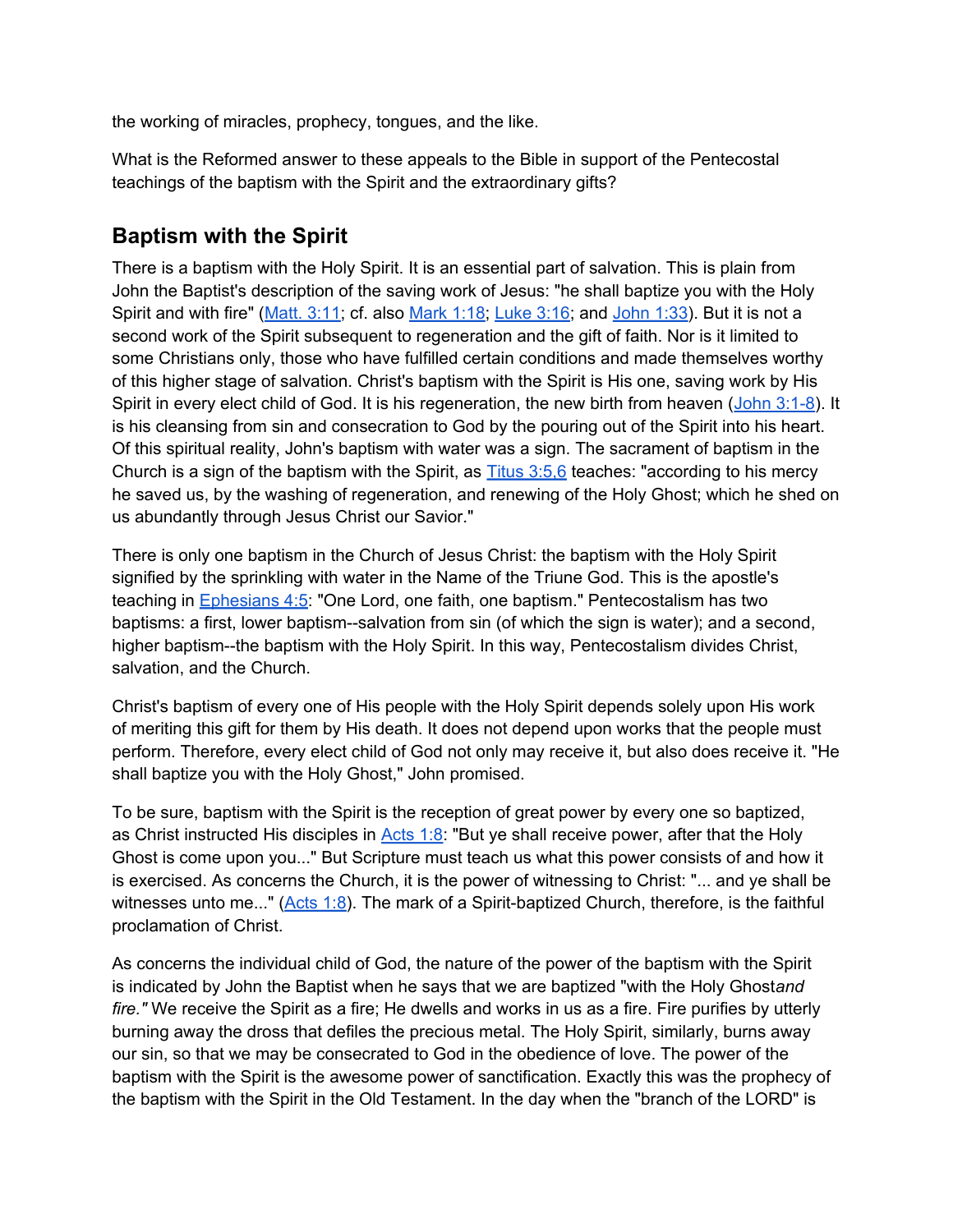beautiful and glorious, the remnant of grace "shall be called holy, even every one that is written among the living in Jerusalem: When the Lord shall have washed away the filth of the daughters of Zion, and shall have purged the blood of Jerusalem from the midst thereof by the spirit of judgment, and by the spirit of burning" ([Isaiah 4:2-4](http://bible.gospelcom.net/bible?version=KJV&passage=Isaiah+4:2-4)).

The mark of a Spirit-baptized Christian, therefore, is sorrow over sin (repentance) and obedience to God's law (holiness).

Have you been born again (and you certainly have, if you believe on Jesus Christ)? Are you sorry for your sinfulness and your sins? Is there a beginning in your life, small as it may be, of obedience to all of the commandments of God 's law? Then you have been baptized with the Holy Spirit; and the sacrament is a sign and seal to you of your baptism with the Spirit, as long as you live. Let no one deceive you, that you must still look for another, better baptism.

How is it then to be explained that in the book of Acts there obviously were two, distinct works of the Holy Spirit upon some of God's people? The disciples of Jesus--Peter, John, and others- -were reborn, saved men prior to the day of Pentecost. This, of course, was due to the gracious operation of the Spirit upon their hearts. Yet, on the day of Pentecost these men "were all filled with the Holy Ghost" ([Acts 2:4\)](http://bible.gospelcom.net/bible?version=KJV&passage=Acts+2:4). The Spirit was poured out upon them ([Acts 2:16-18](http://bible.gospelcom.net/bible?version=KJV&passage=Acts+2:16-18)). They were then "baptized with the Holy Ghost"  $(Acts 1:5)$  $(Acts 1:5)$ .

Pentecostalism appeals to this history in Acts as proof for its contention that there must be two, distinct works of grace in the life of every Christian: regeneration (or, conversion) and the baptism in the Holy Spirit. The experience of the disciples, and others, in the book of Acts is regarded as normative for every child of God. Pentecostalism insists that Pentecost be repeated, over and over, for every member of the Church. One of the leading Pentecostal writers, Donald Gee, speaks of "a *personal Pentecost "* for every Christian *(A New Discovery).*

This betrays a complete misunderstanding of the great event of Pentecost. It is as foolish to demand a personal Pentecost as it would be to demand a personal incarnation of Jesus, or a personal death of Jesus, or a personal resurrection of Jesus.

Pentecost was the exalted Christ's gift of the Holy Spirit to His Church. The Spirit was given in rich, full measure-He was "poured out." He was given as the One who brings to the Church the firstfruits of the finished work of Jesus Christ, the benefits of Christ's death and resurrection, i.e., Christ's salvation. In the gift of the Spirit, the gospel-promise of the Old Testament was fulfilled to the Church ([Acts 2:38,39;](http://bible.gospelcom.net/bible?version=KJV&passage=Acts+2:38,39) [Gal. 3:14\)](http://bible.gospelcom.net/bible?version=KJV&passage=Gal+3:14), because the Son of God gave to God's people full salvation--forgiveness of sins and eternal life. He baptized the Church with the Holy Spirit ([Acts](http://bible.gospelcom.net/bible?version=KJV&passage=Acts+1:5) [1:5](http://bible.gospelcom.net/bible?version=KJV&passage=Acts+1:5)). Being mightier than John the Baptist, He flooded the Church with the reality, whereas John could only give the sign ([Matt. 3:11\)](http://bible.gospelcom.net/bible?version=KJV&passage=Matt+3:11).

That grand Sunday marked the passing of the old age and the coming of the new; it is the boundary between the old dispensation and the new. The distinction between the Old Testament and the New Testament is a matter of the fullness of the Holy Spirit; and the fullness of the Holy Spirit is a matter of the full riches of Christ's accomplished salvation. This is the teaching of [John 7:37-39](http://bible.gospelcom.net/bible?version=KJV&passage=John+7:37-39): "... for the Holy Ghost was not yet; because that Jesus was not yet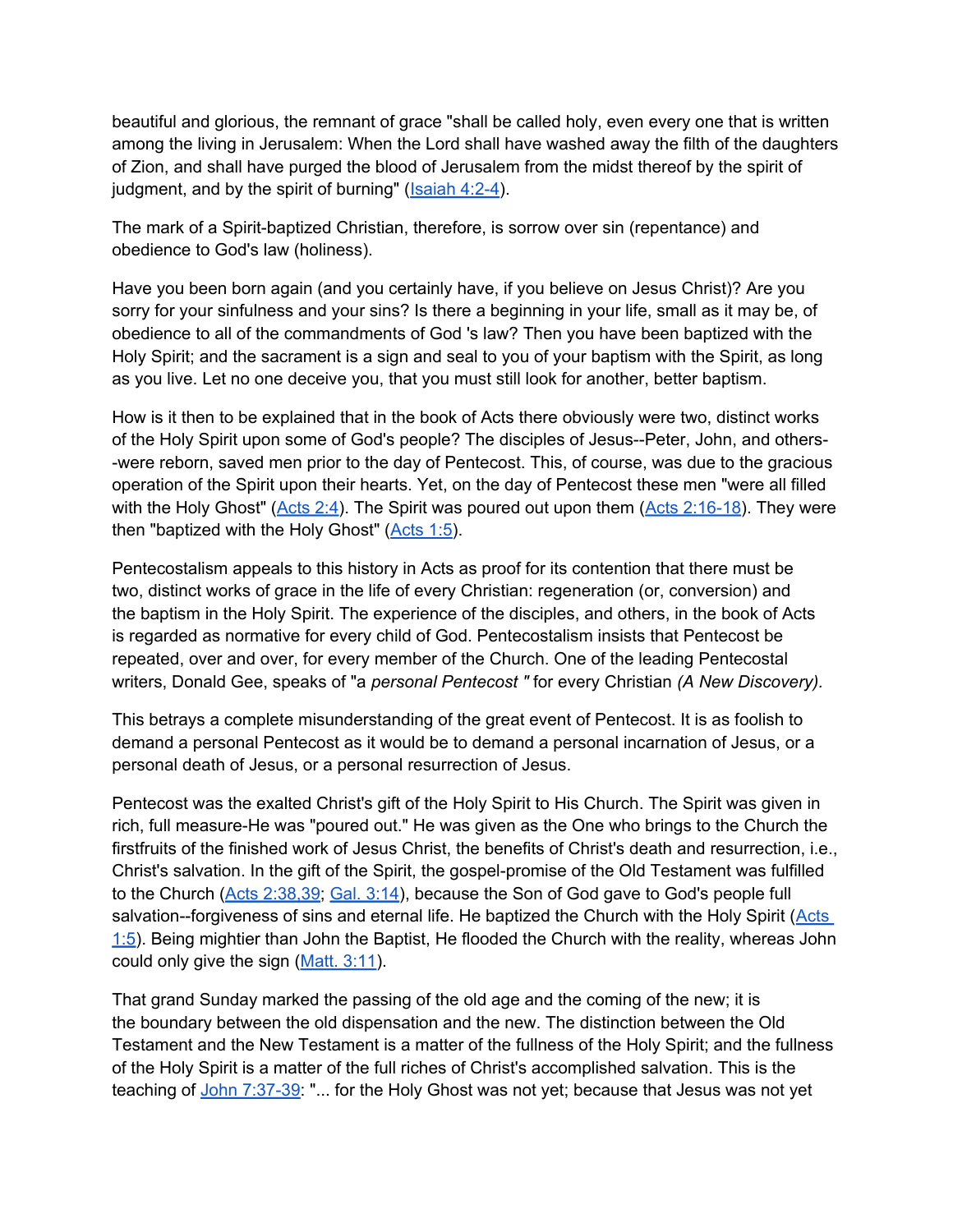glorified." In the time of the Old Testament, prior to Pentecost, the Holy Spirit was not yet. He and His saving work were not absolutely lacking, for He saved God's people under the old covenant, even as He now saves us. But He was not present with the fullness and richness of salvation with which He now dwells in the Church. He could not, for Christ had not yet died and risen, actually to acquire that rich and full salvation. As Christmas was the birthday of the Son of God in the flesh, Pentecost was the "birthday" of the Spirit as the Spirit of Christ in the Church.

Pentecost, like the incarnation, crucifixion, resurrection, and ascension, was a once-for-alltime event. Fifty days after He arose, Jesus sent His Spirit to His Church. This is never again repeated, anymore than Jesus' death is repeated. It is nonsense, if not heresy, to preach each Christian's personal Pentecost. This is why it is mistaken, to expect the reappearance of the signs of Pentecost down through the history of the Church. The sound as of a mighty rushing wind, the cloven tongues as of fire, and the disciples' speaking with other tongues were the signs, once for all, of the historical event of the outpouring of the Spirit, just as the great earthquake was the sign of the resurrection of Jesus. To be sure, these signs are intended to be my signs in the 20th century, as much as they were intended to be signs for Peter in A.D. 33; but they are mine, not by being repeated in my experience, but by being written down on the pages of Holy Scripture and by being received through faith.

When Pentecostals try to gainsay the once-for-all character of Pentecost, they point to the incidents in the book of Acts which seemingly are repetitions of Pentecost: the Spirit's falling upon the Samaritan converts  $(Acts 8:5-24)$  $(Acts 8:5-24)$ ; the pouring out of the Holy Spirit upon Cornelius and his household ([Acts 10:44-48,](http://bible.gospelcom.net/bible?version=KJV&passage=Acts+10:44-48) [Acts 11:15-18\)](http://bible.gospelcom.net/bible?version=KJV&passage=Acts+11:15-18); and the coming of the Spirit on the disciples of John ([Acts 19:1-7](http://bible.gospelcom.net/bible?version=KJV&passage=Acts+19:1-7)). In reality, these incidents are special events, intended by God to demonstrate that the unrepeatable wonder of Pentecost extends to all the Church, specifically the half-heathens (Samaritans), the outright heathens (household of Cornelius), and the disciples of John the Baptist. They are extensions of Pentecost to the full Church, the furthest outworking of Pentecost.

In light of the significance of Pentecost, we can readily understand that, on the day of Pentecost, men and women who had already been saved received the gift of the Holy Spirit, so that they then enjoyed new riches of salvation and hitherto unknown power. This is not indicative of two works of grace in every Christian; this is not normative for all believers, as if we too must expect, and long, to pass from "mere salvation through faith" to the higher level of feeling and power of a "Spirit baptism." The explanation is found in the unique historical position of the saints who lived through Pentecost. They lived through the transition from the old dispensation to the new dispensation, from the Spirit's not being yet to His being, from Christ's not yet being glorified to His being glorified. Before that moment, those saints were saved; now, as the new dispensation dawns, they receive the gift of the Spirit in His fullness, i.e., the completed salvation of the glorified Christ. At Pentecost, they advance, not from a first level of grace to a second, higher level of grace, but from the infancy of the Church of the Old Covenant to the maturity of the Church of the New Covenant [\(Gal. 4:1-7\)](http://bible.gospelcom.net/bible?version=KJV&passage=Gal+4:1-7).

We recoil from the suggestion that each of us must repeat the experience of Pentecost. In this case, we must go back for awhile into the old dispensation, to live under the law in the types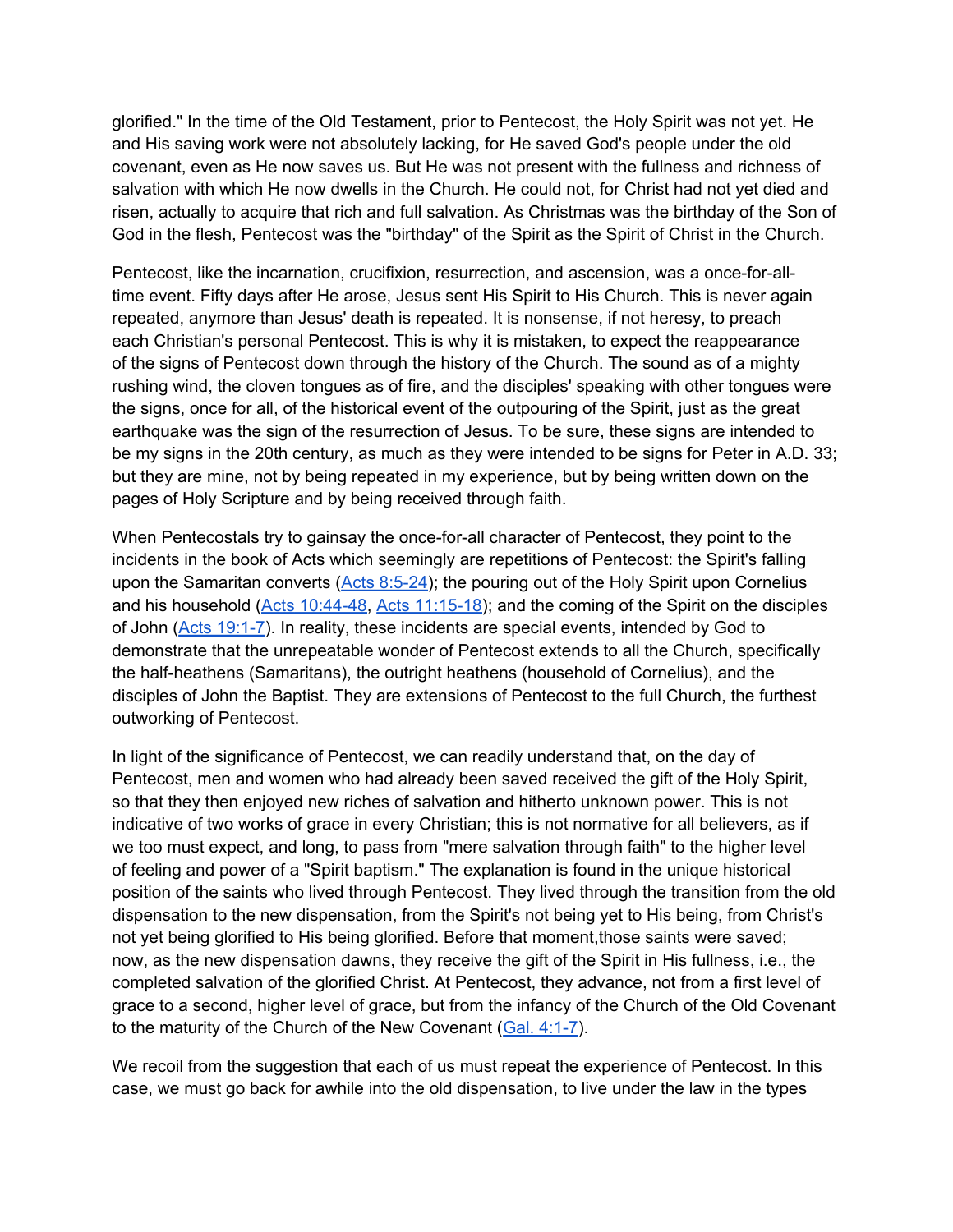and shadows, so that, at some point, we can pass into the new dispensation. Even if this were possible, we would refuse, having heard the warnings of Galatians and Hebrews.

We New Testament saints receive the Spirit of the glorified Christ, with the full Christ and all His benefits, at once, as soon as He regenerates us, takes up His abode in us, baptizes us into Christ's Body, the Church, and unites us to Christ by a true and living faith. Certainly, the blessing of Pentecost is ours, every bit as much as it was the blessing of the 120 in the upper room in Jerusalem; certainly, we share in Pentecost, as really and fully as if we had been among those 120 believers. This is as necessary as our sharing in the death and resurrection of Christ. If one does not share in Christ's death and resurrection, or in Pentecost, he simply is not saved. But I do not share in Christ's death by that death's being repeated somehow in my personal history and experience. I share in Christ's death and resurrection by faith: by faith, I am crucified with Christ and rise with Him. Just so, by this same faith I share in Pentecost. The blessing of that great day, now almost 2000 years past, becomes mine personally through the faith, worked in me by the Spirit, that unites me to Christ and to His Body, the Church, to whom the Spirit was then given and in whom the Spirit dwells forever. This is the teaching of [Galatians](http://bible.gospelcom.net/bible?version=KJV&passage=Galatians+3)  $\frac{3}{2}$  $\frac{3}{2}$  $\frac{3}{2}$ : "that we might receive the promise of the Spirit through faith" (v.14).

### **The Gift of Tongues**

The other of the two outstanding features of Pentecostalism is its doctrine, and alleged practice, concerning extraordinary gifts of the Spirit, especially tongues. For this too, it claims to find support in Scripture, particularly *L* [Corinthians 12-14.](http://bible.gospelcom.net/bible?version=KJV&passage=I+Corinthians+12+-14) What is the Reformed answer to this teaching and its appeal to the Bible?

There was, in the time of the apostles, a gift of tongues, whether this gift be explained as the ability to speak foreign languages without having learned them, or as the ability to speak totally new, unknown languages. [I](http://bible.gospelcom.net/bible?version=KJV&passage=I+Corinthians+14) [Corinthians 14](http://bible.gospelcom.net/bible?version=KJV&passage=I+Corinthians+14) indicates that at least one aspect of the gift of tongues in those days was the ability to speak in an altogether new, unknown language. No one, including the speaker, understood what was said (vss.2, 14). Interpretation of the tongue was, like the tongue itself a gift of the Spirit (v.13. cf.  $\vert$  Cor. 12:[I](http://bible.gospelcom.net/bible?version=KJV&passage=I+Cor+12)0). The speaker in tongues did not speak to men, but to God (v.2). The benefit of it was not the edification of others, but his own edification  $(v.4)$ . "In the spirit," the tongues-speaker "speaketh mysteries"  $(v.2)$ .

There were also other extraordinary gifts of the Spirit in those days: the gift of receiving special revelations from God; the gift of casting out devils; the gift of taking up serpents; the gift of drinking deadly things without hurt; the gift of healing the sick by laying on of hands; and the gift of raising the dead (cf. [Mark 16:17,18](http://bible.gospelcom.net/bible?version=KJV&passage=Mark+16:17,18); [I](http://bible.gospelcom.net/bible?version=KJV&passage=I+Cor+12:1-11) [Cor. 12:1-11\)](http://bible.gospelcom.net/bible?version=KJV&passage=I+Cor+12:1-11).

Among these gifts, the ability to speak in tongues was a gift of lesser importance. In the list of gifts in *L* [Corinthians 12:28-31](http://bible.gospelcom.net/bible?version=KJV&passage=I+Corinthians+12:28-31), tongues and interpretation of tongues come at the end and are not among the "best gifts" which the Corinthians should covet. *Lecorinthians* 14:39 merely instructs the Corinthians not to forbid tongues, whereas it exhorts them to covet prophecy. Throughout  $I$  [Corinthians 14](http://bible.gospelcom.net/bible?version=KJV&passage=I+Corinthians+14), the apostle minimizes the importance of tongues in comparison with prophecy, while exposing the many abuses of the gift of tongues among the Corinthians. Also, tongues was a gift that was not possessed by all the Corinthians, or expected to be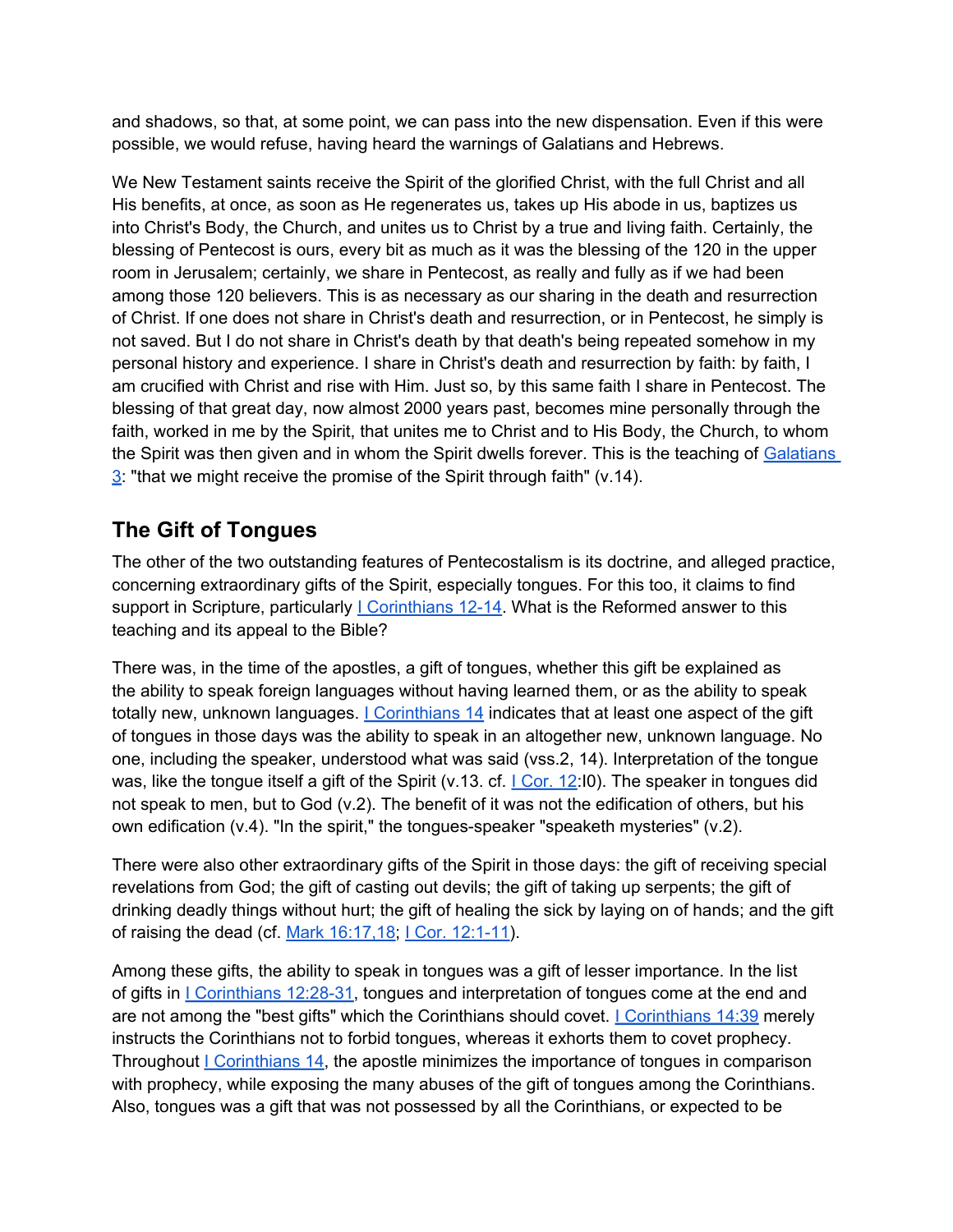possessed by all ([I](http://bible.gospelcom.net/bible?version=KJV&passage=I+Cor+12:20) [Cor. 12:20\)](http://bible.gospelcom.net/bible?version=KJV&passage=I+Cor+12:20). It is passing strange, to say the very least, that Pentecostalism, with all its bluster of restoring New Testament Christianity, makes tongues the gift of the Spirit, *par excellence,* ascribing to it, both in theory and in practice, a preeminence that it did not have even in the days of the apostles, and that Pentecostalism holds that every Christian should possess this gift, as if Paul had never written, "Do all speak with tongues?".

Pentecostalism's argument for miracles today is simple: Scripture teaches that the miraculous was part of the life and ministry of the Church during the time of the apostles; therefore, the gift of performing miracles should be found in the Church today.

Ignored by Pentecostalism is Scripture's teaching that miracles were "signs of an apostle." The power of doing miracles was attached to the apostolic office and had as its purpose the authenticating of the apostles as special servants of Christ and the confirming of their doctrine as the gospel of God. This does not imply that only the apostles could perform miracles; in fact, other saints also possessed the gift of the working of miracles. But it does mean that the miraculous was apostolic: it derived from the apostolic office present in the Church at that time, and it served to attest the apostles and their doctrine. Miracles were the credentials of the apostles.

The necessity of miracles during the apostolic age is to be found in the unique labor of the apostles. They laid the foundation of the New Testament Church of Christ. Paul writes, in[Ephesians 2:20](http://bible.gospelcom.net/bible?version=KJV&passage=Ephesians+2:20), that the Gentile believers, with the saints of Israel, "are built upon the foundation of the apostles and prophets." The apostles are the foundation of the Church, even as Christ is "the chief corner stone." They are the foundation by virtue of the Word which they proclaim and write. Similarly, in [I](http://bible.gospelcom.net/bible?version=KJV&passage=I+Corinthians+3:10) [Corinthians 3:10,](http://bible.gospelcom.net/bible?version=KJV&passage=I+Corinthians+3:10) Paul claims to have laid the foundation of the Church at Corinth, whereas others then build upon this foundation: "According to the grace of God which is given unto me, as a wise masterbuilder, 1 have laid the foundation, and another buildeth thereon...

That miracles, including the miracle of tongues, were part of the apostolic office is taught in  $II$ [Corinthians 12:12](http://bible.gospelcom.net/bible?version=KJV&passage=II+Corinthians+12:12): "Truly the signs of an apostle were wrought among you in all patience, in signs, and wonders, and mighty deeds." Paul is defending his apostleship in view of the attack on that apostleship at Corinth. He laments, in verse II, that he was not commended of the Corinthians, even though "in nothing am I behind the very chiefest apostles." The Corinthians should have recognized and honored Paul's apostleship, for Christ gave clear proof of it in the miracles that He worked through Paul. Miracles are described as signs, wonders, and mighty deeds. They are called "...signs of an apostle." Literally, we read: "the signs of the apostle." Miracles indicate the presence and power of apostleship. They belong to the apostolic office.

[Hebrews 2:3,4](http://bible.gospelcom.net/bible?version=KJV&passage=Hebrews+2:3,4) also connects the extraordinary gifts of the Spirit with the apostolic office. The first three verses of the chapter area warning against neglecting the "so great salvation." One makes himself guilty of this by refusing to give earnest heed to the Word of God. For we have this salvation through the Word: "How shall we escape, if we neglect so great salvation; which at the first began to be spoken by the Lord, and was confirmed unto us by them that heard him?" The great salvation is spoken; we have it by hearing. The passage establishes the primacy of the preaching of the Word as the means of salvation. Even in the apostolic age, not miracles,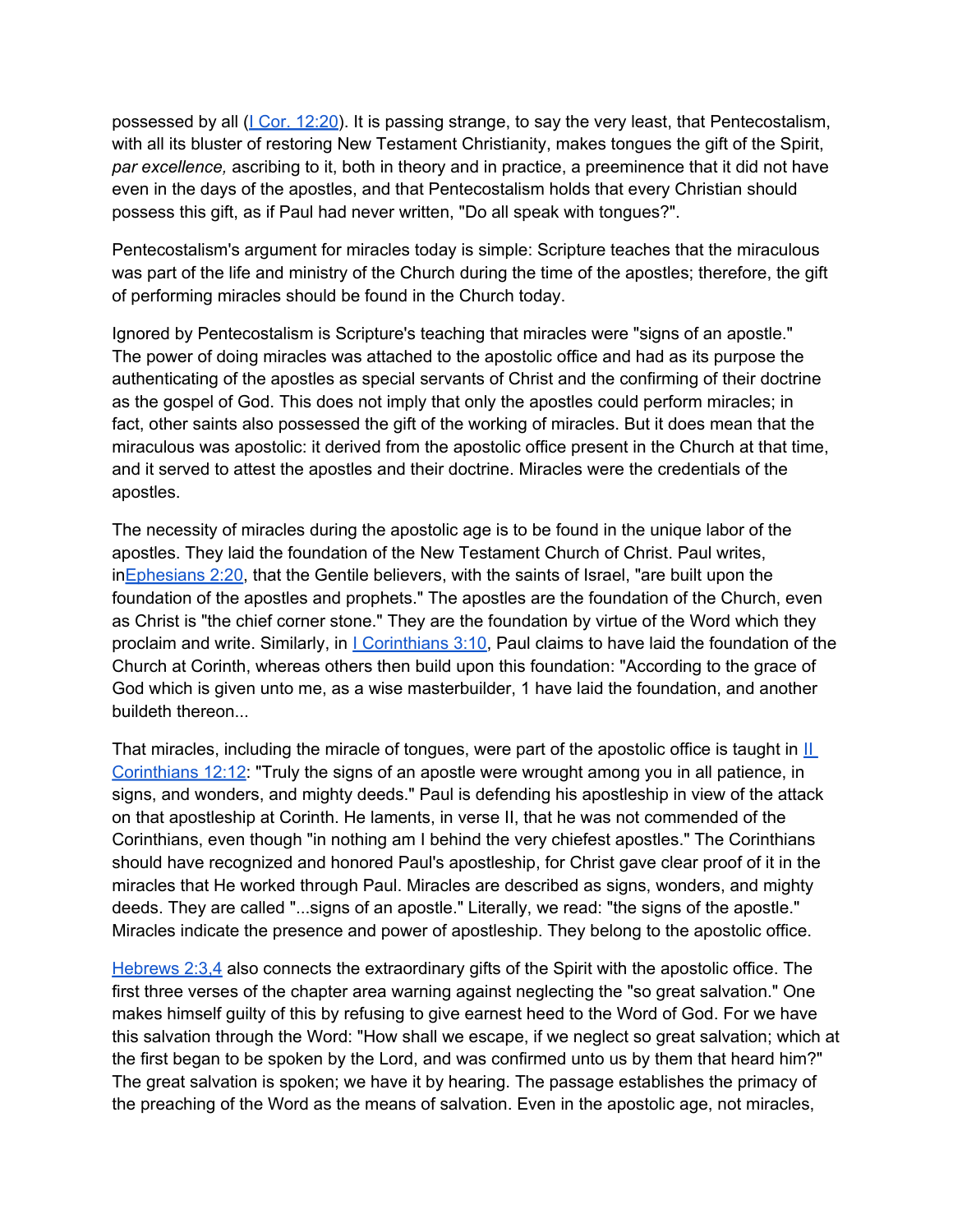not extraordinary gifts of the Spirit, but the proclamation of the Word was the main thing. Miracles were secondary; they were strictly subservient to the apostolic doctrine.

But the passage also clearly teaches that miracles belonged to the apostolic office and ministry. The author has said that the New Testament saints, the Hebrew Christians in particular, have the Word of God that brings them salvation. They must give heed to this Word; and they must not let it slip: "Therefore we ought to give the more earnest heed to the things which we have heard, lest at any time we should let them slip." How do we come to have the Word of God? It was first spoken by the Lord Jesus Himself. Then it was confirmed unto us by "them that heard Him." These are the apostles. Concerning these apostles, verse 4 states: "God also bearing them witness, both with signs and wonders, and with divers miracles, and gifts of the Holy Ghost, according to his own will." The reference is to miracles, described, as in [II](http://bible.gospelcom.net/bible?version=KJV&passage=II+Corinthians+12:12) [Corinthians](http://bible.gospelcom.net/bible?version=KJV&passage=II+Corinthians+12:12) [12:12,](http://bible.gospelcom.net/bible?version=KJV&passage=II+Corinthians+12:12) as "signs and wonders and miracles" (this last, "miracles," being the same word as that translated "mighty deeds" in  $II$  [Corinthians 12:12](http://bible.gospelcom.net/bible?version=KJV&passage=II+Corinthians+12:12)). Strikingly, this passage also speaks of "gifts of the Holy Ghost." The word, "gifts," could better be translated as "distributions." The distributions of the Holy Ghost are the extraordinary gifts of the Spirit found in the Church at the time of the apostles. Among them were the gift of "kinds of tongues" and the gift of "the interpretation of tongues," as  $|$  [Corinthians 12:10](http://bible.gospelcom.net/bible?version=KJV&passage=I+Corinthians+12:10) shows. Miracles and extraordinary gifts of the Spirit were God's witness to those who heard Christ, i.e., the apostles. The purpose of this witness was the apostles' confirming of Christ's Word to us, i.e., to attest the apostolic doctrine as the very Word of God. Miracles and the extraordinary gifts of the Spirit are not for all time, but were for the apostolic age; they were attached by the Divine will to the office of the apostle in order that they might confirm the Word which the apostles brought.

The same thing is taught in [Mark 16:20](http://bible.gospelcom.net/bible?version=KJV&passage=Mark+16:20): "And they (the apostles, to whom the risen Christ had given the commission to go into all the world and preach the gospel-D.E.) went forth, and preached everywhere, the Lord working with them, and confirming the word with signs following." The signs, or miracles, were the Lord's powerful confirmation to the Word preached by the apostles. In like manner, the Lord authenticated the Word brought by His apostle, Paul, and his colleague, Barnabas: "Long time therefore abode they speaking boldly in the Lord, which gave testimony unto the word of his grace, and granted signs and wonders to be done by their hands" ([Acts 14:3\)](http://bible.gospelcom.net/bible?version=KJV&passage=Acts+14:3).

Now the apostolic office was not a permanent office in the Church, but a temporary office. The qualifications of an apostle show this. An apostle was required to have seen the risen Jesus, so that he could preach a resurrection of which he had himself been an eyewitness ( $\lfloor$  [Cor. 9:1\)](http://bible.gospelcom.net/bible?version=KJV&passage=I+Cor+9:1). He had to be called and commissioned by the risen Lord directly ([John 20:21,](http://bible.gospelcom.net/bible?version=KJV&passage=John+20:21) [Acts 26:15-18\)](http://bible.gospelcom.net/bible?version=KJV&passage=Acts+26:15-18), which included that he received the gospel from Jesus Himself ( $Gal. 1:11,12$ ).

The specific task of the apostle also indicates the temporary nature of the office. This task was the laying of the foundation of the Church. One does not forever lay the foundation of a building. There comes a time when the foundation is laid. Then those whose work is foundation-laying are removed; and others, pastors and teachers, whose calling it is to build on the foundation, are given the Church.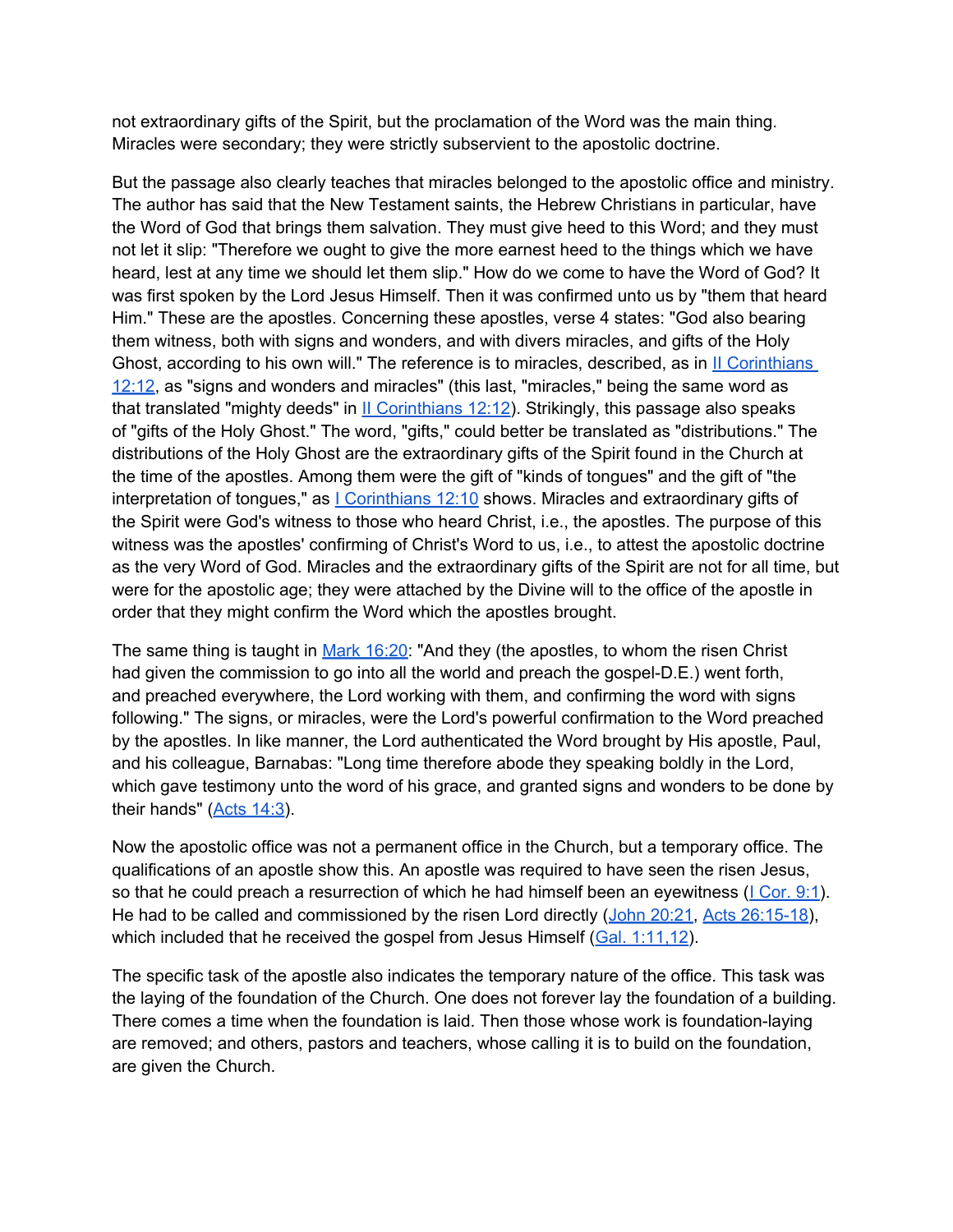But if the office of apostle has disappeared, so also must the miraculous have disappeared ("the signs of an apostle"!), for the miraculous was part of that office and served that ministry.

By the same token, those who insist on miracles today must produce apostles also. Let the Pentecostals put forward their apostles! It is noteworthy that the Irvingite movement, a precursor of Pentecostalism in England in the 1800s, named after its leader, Edward Irving, did appoint twelve apostles. In doing so, the movement was consistent. It is also worthy of note that, although it hesitates to call them apostles, Pentecostalism today is ascribing to its leaders powers that only apostles possess: a personal, absolute authority over the church, or fellowship; new revelations of His will for the church from God; extra-Biblical teachings which are binding upon the saints.

Church history witnesses to the truth of Scripture's teaching that miracles and extraordinary gifts were temporary. Miracles ceased in the Church about A.D. 100, roughly at the time of the death of the last apostle. For a time after this, only the heretical and schismatic sects claimed the power of doing miracles, e.g., the Montanists (a second century sect named after its leader, Montanus). As time passed, the power of doing miracles began again to be claimed and stressed within the catholic church; but, significantly, this went hand in hand with the church's departure from the truth of the gospel. The Roman Catholic Church, of course, has always claimed the power of performing miracles and has always bewitched her people with these wonders.

The purified Church of the Reformation expressly disavowed all miracles. The Reformation was confronted with miracles on two fronts: Rome and the Anabaptist groups with their mystical "religion of the Spirit." Both Rome and the mystics appealed to their miracles as proof that they were the true religion and taunted the Reformation with its lack of miracles. Intuitively striking to the very heart of the issue--and this is the heart of the issue also today as regards Pentecostalism, Luther called the people of God to believe, live by, and stick to the bare Word of God, even though heretics were producing a veritable snowstorm of miracles in order to seduce them from the truth. John Calvin gave a more detailed explanation of the Reformed position:

In demanding miracles from us, they act dishonestly; for we have not coined some new gospel, but retained the very one the truth of which is confirmed by all the miracles which Christ and the apostles ever wrought. But they have a peculiarity which we have not-they can confirm their faith by constant miracles down to the present day! Nay rather, they allege miracles which might produce wavering in minds otherwise well disposed; they are so frivolous and ridiculous, so vain and false. But were they even exceedingly wonderful, they could have no effect against the truth of God, whose name ought to be hallowed always, and everywhere, whether by miracles, or by the natural course of events. The deception would perhaps be more specious if Scripture did not admonish us of the legitimate end and use of miracles. Mark tells us [\(Mark 16:20\)](http://bible.gospelcom.net/bible?version=KJV&passage=Mark+16:20) that the signs which followed the preaching of the apostles were wrought in confirmation of it; so Luke also relates that the Lord "gave testimony to the word of his grace, and granted signs and wonders to be done" by the hands of the apostles  $(Acts 14:3)$  $(Acts 14:3)$ ... And it becomes us to remember that Satan has his miracles, which, although they are tricks rather than true wonders, are still such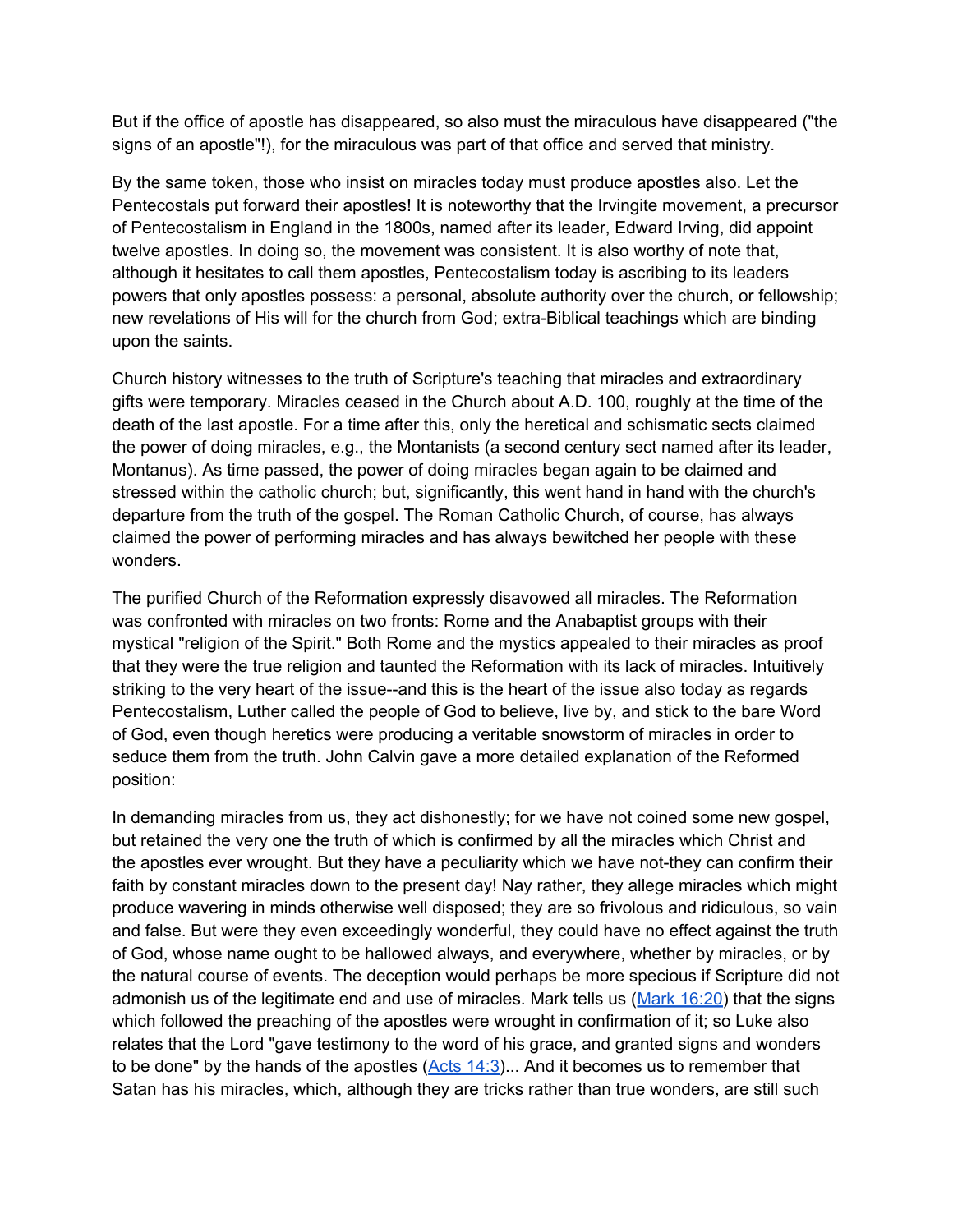as to delude the ignorant and unwary. *(Institutes,* Prefatory Address to the King of France)

The wonders of Pentecostalism, like the miracles of Rome, are fraudulent. They are part and parcel of the only miracles that Scripture prophesies for the last days: the signs and wonders of the false christs and false prophets who would deceive the very elect, if it were possible (Matt.  $24:24$ ); the power and signs and lying wonders of the man of sin who will deceive those who do not receive the love of the truth ([II](http://bible.gospelcom.net/bible?version=KJV&passage=II+Thess+2:9-12) [Thess. 2:9-12](http://bible.gospelcom.net/bible?version=KJV&passage=II+Thess+2:9-12)).

Beware! Do not be hoodwinked by the modern-day miraclemongers!

The Reformed Church has no need of miracles. Her faith is the doctrine of the apostles, who received it from Jesus. This doctrine has already been confirmed by many miracles. It needs no further attestation. The only gospel that requires new miracles is a new gospel. But this does not imply that the Reformed religion is a religion without miracles. Pentecostalism would like to leave this impression: it is a gospel with miracles--the full gospel, whereas the Reformed faith is a gospel lacking miracles and, therefore, less than a full gospel.

First, the Reformed believer sees the almighty power of God in all of creation and in every aspect of earthly life. The daily rising of the sun, the annual quickening of nature in springtime, the blooming of a single rose, the conception of a baby, the upheaval of an earthquake, the rise and fall of nations, health and life, and a piece of bread on my table--all are the almighty, everywhere present, incomprehensible working of the power of God. The Christ of our faith is the sovereign Lord who is presently upholding and governing all things by the Word of His power in a most marvelous manner ([Heb. 1:3](http://bible.gospelcom.net/bible?version=KJV&passage=Heb+1:3)).

Second, we Reformed people claim as our own every miracle that is recorded on the pages of Scripture. The notion that one does not have miracles unless miracles are done by him, or before his eyes, is foolish. The miracle of the creation of the world, the miracle of the flood, the miracle of the fire of Jehovah devouring Elijah's sacrifice, the miracle of the incarnation, the miracle of Peter's raising of Dorcas, and all the others are my miracles, as truly as if I experienced them, not only because they were deliverances of the Church of which I am a member, but also because they astound me, make me adore God, and strengthen my faith in His Word, as much as if I saw them done with my very own eyes. Reformed believers have an abundance of wonders in the Bible; any additional miracle, prior to the Coming of the Lord Jesus, would be superfluous.

Third, the Word proclaimed by the Reformed Church constantly accomplishes many, great miracles. It raises the spiritually dead; it opens the eyes of the spiritually blind; it makes the spiritually lame to leap as a hart; it pulls down the fortresses of Satan in human hearts and lives ( [Isaiah 35](http://bible.gospelcom.net/bible?version=KJV&passage=Isaiah+35); [II](http://bible.gospelcom.net/bible?version=KJV&passage=II+Cor+10:3-6) [Cor. 10:3-6\)](http://bible.gospelcom.net/bible?version=KJV&passage=II+Cor+10:3-6). By the power of the Holy Spirit, the truth effects the miracle of salvation: faith, repentance, forgiveness, and holiness. These are astounding wonders, far greater, should we be inclined to make the comparison, than miracles of physical healing, to say nothing of the trivial, nonsensical "miracles" so often boasted of by Pentecostalism. The spiritual wonders of the gospel, in fact, are the reality of which the physical healing by Jesus and His apostles was a sign.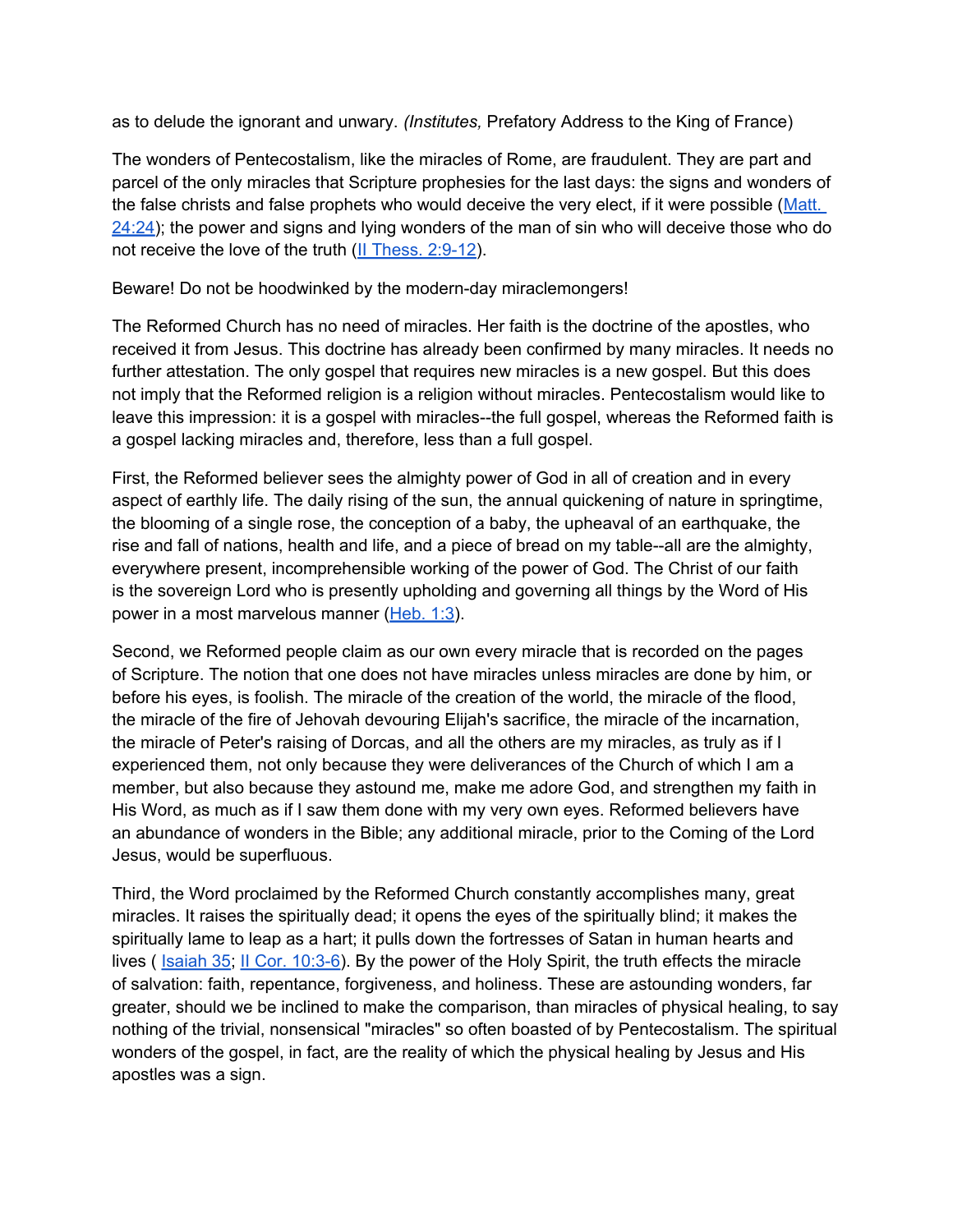<span id="page-13-0"></span>No, the Reformed Church is not a Church devoid of miracles.

But our main purpose has been to answer Pentecostalism's arguments from Scripture for its doctrine of Holy Spirit baptism and for its practice of miracles, especially tongues. This has been done. In answering its appeals to Scripture, we have shown from Scripture that Pentecostalism is heretical in its doctrine of salvation (Holy Spirit baptism) and fraudulent in its miracles.

The Reformed faith judges Pentecostalism to be a different religion from that of Luther, Calvin, and the Reformed creeds-a fundamental departure from the faith once delivered to the saints.

# **Chapter 2**

### **The Reformed Testing of Pentecostalism's Spirit**

Pentecostalism replaces the Word of God in the Church and in the life of the member of the Church with experience, i.e., human feeling. This is one of its basic errors. Essentially, it is an attack on the Word, whether it replaces the Word completely, or whether it shoves the Word into the background, or whether it places experience alongside the Word. The movement runs down doctrine and speaks disparagingly of orthodoxy. Albert B. Simpson, the well-known Pentecostal preacher, expressed the Pentecostal attitude toward sound doctrine, when he called his Holy Spirit baptism, "the funeral of my dogmatics." Wherever it appears, Pentecostalism does away with the creeds. One of the "gifts" which it has restored is that of special revelations given directly from God to certain "prophets." This is the denial of the sole authority and full sufficiency of Scripture--a deathblow to *sola scriptura* (Scripture alone). Hearing and believing the Word is no longer the central thing, but the experience of the Spirit baptism.

This replacement of the Word with experience identifies Pentecostalism as a revival of the ancient heresy of mysticism: salvation as immediate contact with God. Pentecostalism's favorite words are "experience," "power," "ecstasy," and the like. This is its Spirit baptism; this is the nature of the Pentecostal meeting; this is its appeal to religious people; this is why women have a leading place in the movement.

That Pentecostalism is mysticism, indeed mysticism run amok, is readily illustrated from Pentecostal sources. *The Full Gospel Business Men's Voice* (a Pentecostal magazine) of June, 1960 gives a description of his baptism with the Holy Spirit by a minister who, disturbed by his "lack of power," had sought the baptism in fire:

Directly, there came into my hands a strange feeling, and it came on down to the middle of my arms and began to surge! It was like a thousand-like ten thousand-then a million volts of electricity. It began to shake my hands and to pull my hands. I could hear, as it were, a zooming sound of the power. It pulled my hands higher and held them there as though God took them in His. There came a voice in my soul that said, "Lay these hands on the sick and I will heal them!" . . . but I didn't have the baptism . . . In an air-conditioned room, with my hands lifted...and my heart reaching up for my God, there came the hot, molten lava of His love. It poured in like a stream from Heaven and I was lifted up out of myself. I spoke in a language I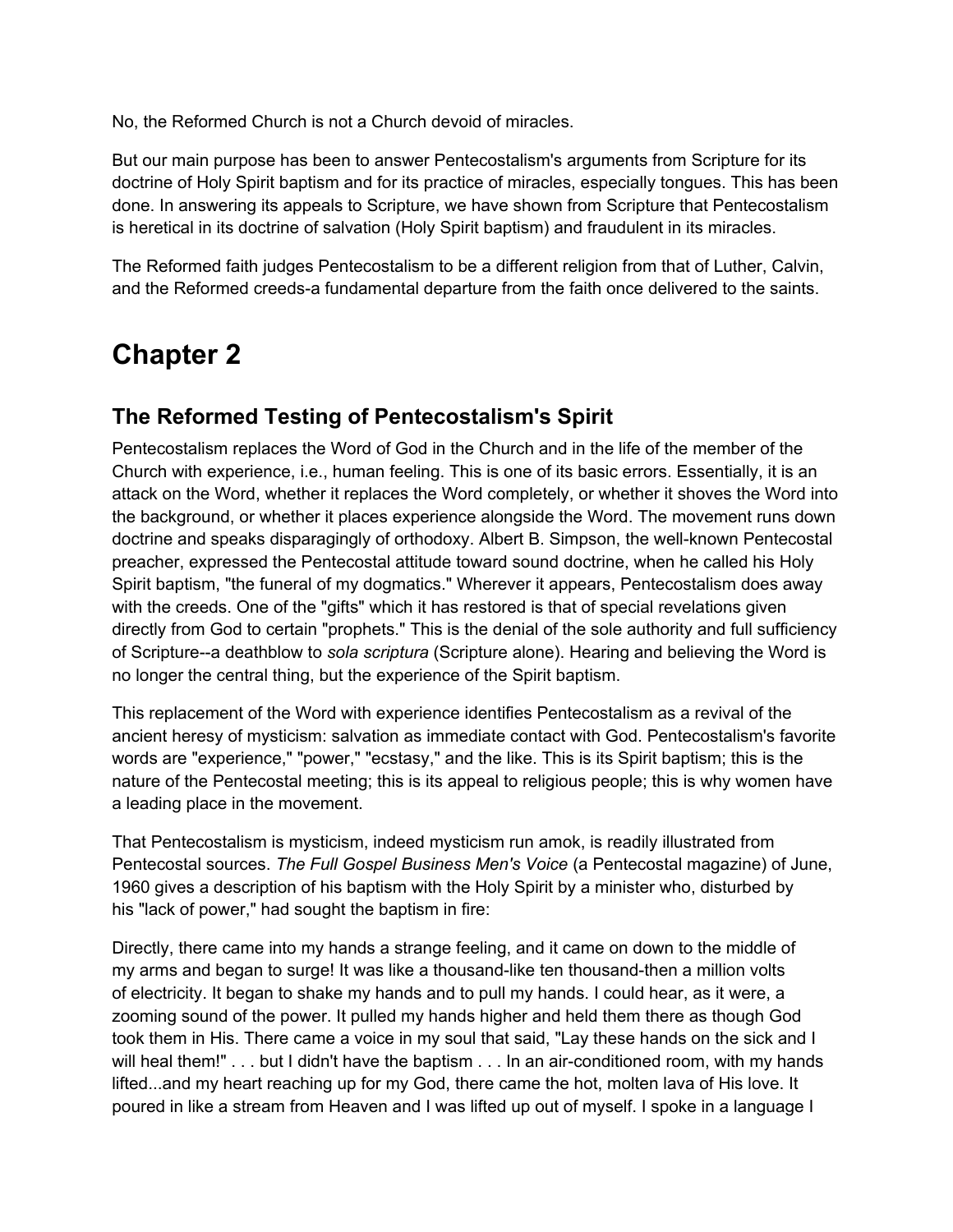could not understand for about two hours. My body perspired as though I was in a steambath: the Baptism of Fire! (quoted in Frederick Dale Bruner, *A Theology of the Holy Spirit,* p.127)

Surely, this would have embarrassed Jacob Boehme, mystic that he was.

John Sherrill, a prominent Pentecostal, writes of seeing Jesus as a bright white light in his hospital room (cf. his *They Speak with Other Tongues).* Donald Gee, another leading Pentecostal, describes the Pentecostal baptism this way: "We are taken into God, and the soul will receive a consuming desire to ever more be utterly and entirely lost in Him"--the typical language of mysticism (cf. *A New Discovery, p. 23).*

A second fundamental error of Pentecostalism is its giving the Holy Spirit center-stage, while relegating Jesus to the wings, if not pushing Him offstage, entirely. It is forced to deny this, just as Rome is forced to deny that the cult of Mary actually replaces Jesus, but the fact remains. The truth of this charge is obvious on the very face of the movement. The Spirit gets the attention in Pentecostalism. The work of the Spirit, not that of the Son, is celebrated and exalted. The very name by which this movement calls itself gives it away: Pentecostalism- a name that has to do with the Spirit. Scripture, however, gives the people of God the name, Christian--a name that has to do with the Son, Jesus.

This disparagement of Jesus in favor of the Spirit is rooted deeply in basic Pentecostal doctrine. Pentecostalism teaches that the child of God must go beyond Christ to the higher level of the Spirit, must advance beyond "merely" receiving Christ by faith to receiving the Spirit by the Holy Spirit baptism.

#### Pentecostalism insults Christ.

Whatever spirit replaces Christ, disparages Christ, or goes beyond Christ is not the Spirit of Christ, but one of the spirits of antichrist, for the Spirit of Christ *reveals Christ, bestows Christ, calls attention to the work of Christ, and glorifies Christ.* "But when the Comforter is come, whom I will send unto you from the Father, even the Spirit of truth, which proceedeth from the Father, he shall testify of me" ([John 15:26](http://bible.gospelcom.net/bible?version=KJV&passage=John+15:26)). "He shall glorify me: for he shall receive of mine, and shall shew it unto you" [\(John 16:14\)](http://bible.gospelcom.net/bible?version=KJV&passage=John+16:14).

A third, related error is Pentecostalism's minimizing of faith. Flying straight in the face of the testimony of the Bible that in Jesus Christ nothing else avails anything at all, "but faith which worketh by love" ([Gal. 5:6\)](http://bible.gospelcom.net/bible?version=KJV&passage=Gal+5:6), Pentecostalism insists that faith in Christ is not enough--not nearly enough. Something additional is required, which avails very much indeed, namely, Holy Spirit baptism. Ignoring completely Scripture's gracious praise of the believer as the one who shall not be confounded and who belongs to the chosen generation, the royal priesthood, the holy nation, and the people of God's possession  $(I$  [Pet. 2](http://bible.gospelcom.net/bible?version=KJV&passage=I+Pet+2):89), Pentecostalism slights those who "merely" believe, extolling instead those baptized in the Spirit. With the belittling of faith goes a stress on all kinds of human works. Pentecostalism puts a premium on certain works that are alleged to be conditions for receiving the baptism with the Spirit: praying intensely, cleansing one's heart from all sin, yielding oneself completely, and the like. Most highly prized, of course, is the human work of speaking in tongues. Believing on the Son of God must take a back seat to this!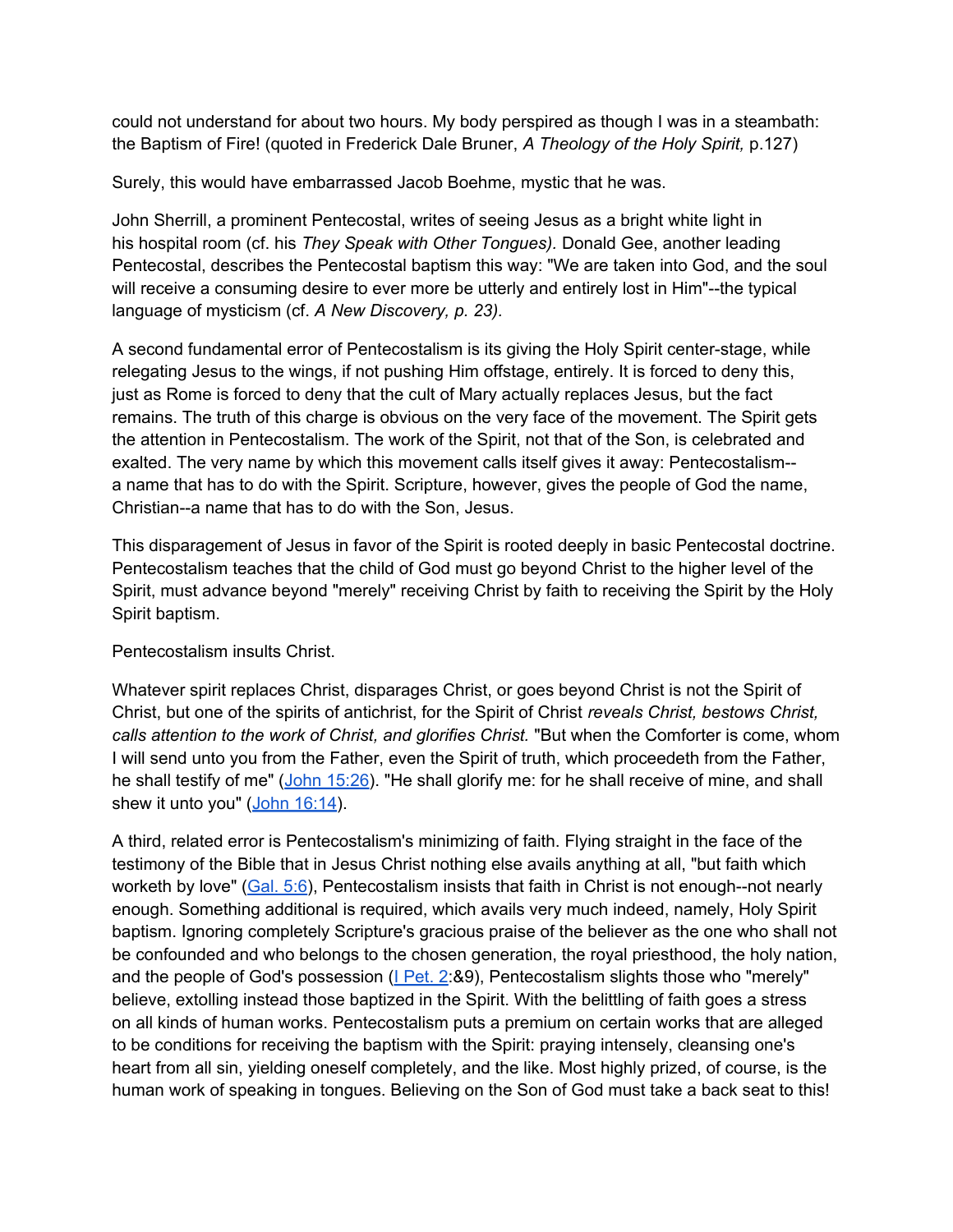It is not surprising, then, that Pentecostalism practically ignores the one fundamental blessing of salvation for the child of God, the blessing received through faith: the forgiveness of sins. In the place of the gospel's "Blessed are they whose iniquities are forgiven" [\(Rom. 4:7ff](http://bible.gospelcom.net/bible?version=KJV&passage=Rom+4:7-176); [Psalm 32:1](http://bible.gospelcom.net/bible?version=KJV&passage=Psalm+32:1)), Pentecostalism pronounces its "Blessed are they who enjoy the ecstasy and power of the Holy Spirit baptism."

Whatever belittles faith, whatever adds to faith, whatever goes beyond faith is of the devil, is another gospel; and whoever falls away to this heresy is fallen from grace. The first verses of [Galatians 5](http://bible.gospelcom.net/bible?version=KJV&passage=Galatians+5) sound the clear, sharp warning that there may be nothing in addition to, much less beyond, faith. To add something to faith, for the reception of salvation, is utterly to forfeit Christ: In this case, "Christ shall profit you nothing"  $(v.2)$ ; "ye are fallen from grace"  $(v.4)$ .

*Sola fide!* Faith alone! All of salvation is by faith only! "For by grace are ye saved through faith... not of works, lest any man should boast" ([Eph. 2:8,9\)](http://bible.gospelcom.net/bible?version=KJV&passage=Eph+2:8,9). Our salvation begins, continues, and is perfected by faith alone.

Pentecostalism is proud. It is arrogant in its attitude toward the Church of the past. Until about A.D. 1900, there was no such thing as the Pentecostal baptism with the Spirit within the Church. Athanasius and Augustine did not have it. Luther and Calvin did not have it. The Reformed saints of the Netherlands who died by the scores of thousands under the Roman Catholic persecution in the 16th century did not have it. On the contrary, they explicitly repudiated it. Augustine expresses the mind of the Church of the past:

In the earliest time the Holy Ghost fell upon them that believed: and they spake with tongues, which they had not learned, "as the Spirit gave them utterance." These were signs adapted to the time. For there behooved to be that betokening of the Holy Spirit in all tongues, and to shew that the Gospel of God was to run through all tongues over the whole earth. That thing was done for a betokening and it passed away. ("Ten Homilies on the First Epistle of John," *The Nicene and Post-Nicene Fathers,* Vol. VII).

What does Pentecostalism say about this? "Up till now the Church has been a very poor and lifeless Church. The full gospel, the full salvation, and the full Christian life start with us."

Put all of Pentecostalism and neo-Pentecostalism on a pile, and the whole heap is not worthy to untie the shoelace of one Luther, or of one Calvin, or of one Reformed saint who believes the gospel of Scripture, trusts in Christ for his righteousness, fears the Lord, keeps the commandments, brings up his family in the truth, and worships God in spirit and in truth.

Pentecostalism is also arrogant in its attitude toward the "mere" believer. The Pentecostal is the elite in the Church, the super-saint; all others are "merely" converted Christians. This arrogance is not so much a matter of the personal sin *of* the Pentecostal as it is of Pentecostal doctrine. Pentecostalism teaches two baptisms in the Church: the inferior baptism of the washing away of sins (of which the sign is the application of water) and the superior baptism with the Holy Spirit (of which the initial sign is tongues). All Christians receive the former; but only some receive the latter--the super saints. In its fundamental doctrine, therefore, Pentecostalism is schismatic. It does not endeavor to keep the unity of the Spirit in the bond of peace, as Christ's apostle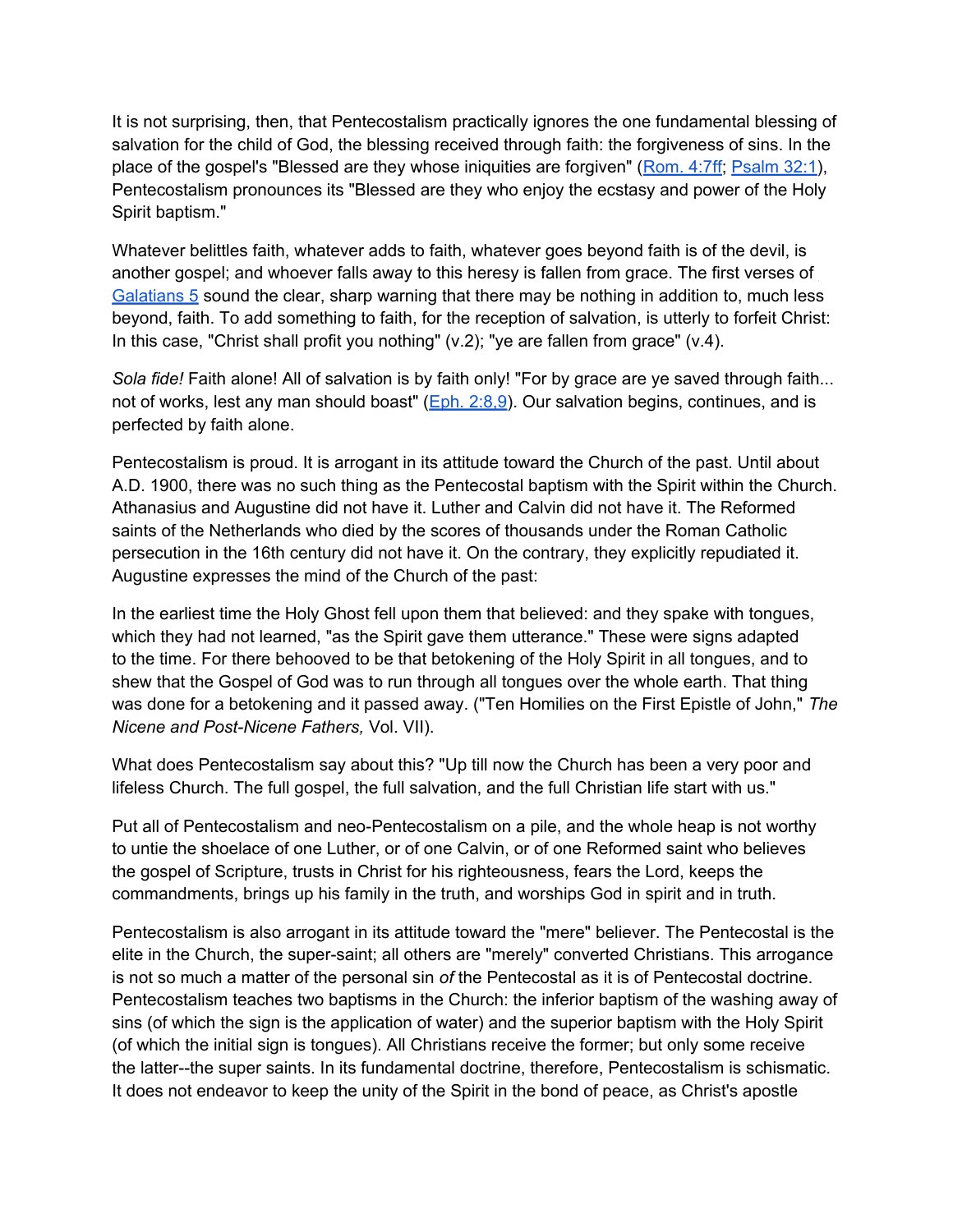beseeches in [Ephesians 4:3,](http://bible.gospelcom.net/bible?version=KJV&passage=Ephesians+4:3) but rends it. Unity in the congregation is rooted in "one baptism", according to verse 5 of [Ephesians 4.](http://bible.gospelcom.net/bible?version=KJV&passage=Ephesians+4) To posit two baptisms is as destructive of unity as would be the positing of two faiths, or two Lords, or two Gods. Spiritual pride in every form is divisive; humility nourishes oneness. Elders only deceive themselves when they tolerate Pentecostalism within the congregation, but warn it to "keep the peace."

The explanation of this pride is that Pentecostalism is a religion of man. It centers on man's feelings and on man's possession of power. It assigns to man the decisive duty of performing the works that are conditions for the perfecting of salvation in the Holy Spirit baptism. It allows man to receive extra-Biblical revelations and to bind the congregation by them. It empowers a man to exercise a sovereign headship over a congregation, or over a fellowship of congregations, and to regulate the life of the people according to his will. The spirit honored by Pentecostalism is not the Spirit Who glorifies Christ ([John 16:14\)](http://bible.gospelcom.net/bible?version=KJV&passage=John+16:14), applies Christ's redemption (Heidelberg Catechism, ~ He (the Holy Spirit) is also given me, to make me . . . partaker of Christ and all His benefits...guides into the truth that Christ has spoken in the inspired Scripture ([John 16:13](http://bible.gospelcom.net/bible?version=KJV&passage=John+16:13)), and gives Himself to all of Christ's people through faith ([Gal. 3:14](http://bible.gospelcom.net/bible?version=KJV&passage=Gal+3:14))." This One is the Spirit Who magnifies God. But the spirit of Pentecostalism calls attention to itself, bestows its own benefits of salvation, speaks of itself, and operates apart from the hearing of faith. This one is a spirit that caters to man.

Pentecostalism is not God-centered. For this reason, it can attack God's Word (Scripture), disparage God's Savior (Christ), minimize God's way of salvation (faith), and ignore God's fundamental blessing of salvation (justification). Basic to its being a gospel according to man ([Gal. 1:11](http://bible.gospelcom.net/bible?version=KJV&passage=Gal+1:11)) is an error which, although often overlooked, even in criticisms of Pentecostalism, characterizes Pentecostalism wherever it is found. This is the error of free will, i.e., the doctrine that salvation depends upon the will of the sinner, rather than upon the sovereign, gracious will of God ([Rom. 9:16](http://bible.gospelcom.net/bible?version=KJV&passage=Rom+9:16)). The roots of Pentecostalism are not in Calvin, Dordt, and Westminster, but in Arminius, Wesley, Finney, and revivalism.

This helps to explain both the popularity of Pentecostalism and its ecumenicity. Pentecostalism is ecumenical. It is obviously, admittedly, and aggressively ecumenical. It operates in all churches, with total disregard for confessional and doctrinal differences. It unites Protestants and Roman Catholics. All are made one by Pentecostalism--those who practice idolatry in the mass, as well as those whose confession is that this practice is accursed; those who depend for righteousness upon their own merits, as well as those whose confession is that we are to trust only in the alien righteousness of Christ; those who boast of salvation by their own free will, as well as those whose confession is that the "free will gospel" is the error of Pelagius out of hell. So far from being abashed by their doctrinally indifferent "Spirit", and then being roused to suspicion concerning a "Spirit" thus disdainful of the truth, Pentecostal leaders herald their religion as the means of church union. The ecumenical nature of Pentecostalism was evident at the "1977 Conference on Charismatic Renewal in the Christian Churches" held in Kansas City. The conference was co-sponsored by Baptists, Pentecostals, Episcopalians, Lutherans, Mennonites, Messianic Jews, Presbyterians, Roman Catholics, and United Methodists. Members from many other denominations participated.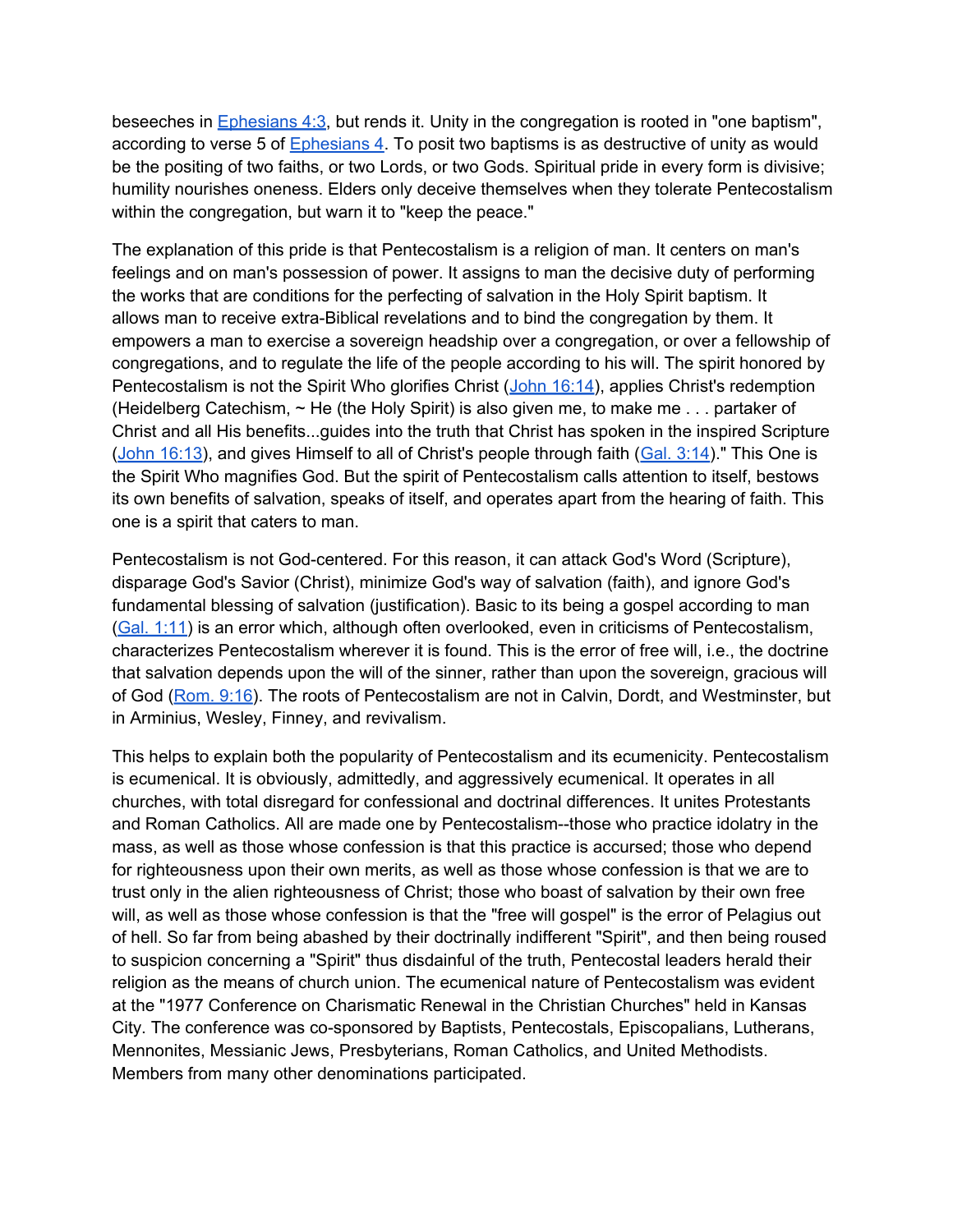<span id="page-17-0"></span>One of the main speakers, the Episcopalian, Dennis Bennett, said that "he sees three streams of Christianity that are beginning to flow together: the Catholic stream with its emphasis on history and the continuity of the faith, the evangelical stream with its emphasis on loyalty to Scripture and the importance of personal commitment to Christ, and the Pentecostal stream with its emphasis on the immediate experience of God by the power of the Holy Spirit."

The keynote speaker, the Roman Catholic, Kevin Ranaghan, "asserted that divisions among the various Christian churches have been a 'serious scandal' in the world. 'For the world to believe depends on our becoming one,' he said. It is the will of God, he emphasized, 'that we be one."' He expressed his belief that there is a "real possibility of moving together toward some lasting form of Christian unity." (Cf. *Christianity Today,* August 12, 1977, pp.36, 37).

Because of its fundamental errors regarding the Word, Christ, and faith; because of its pride; because of its false ecumenicity --an ecumenicity apart from the truth; because of its heretical doctrine of salvation--the teaching of Holy Spirit baptism; and because of its fraudulent miracles, Pentecostalism must be rejected. It must be rejected by Christian discipline. Here, some are weak. They know the errors of Pentecostalism. They see it as radically different from the faith of the Reformation. They even speak out in criticism of the movement. But at the same time they speak of their "Pentecostal brothers and sisters" and tolerate Pentecostalism in their churches.

The Pentecostal must be disciplined. He must be disciplined for his own good, that God may give him repentance unto the acknowledging of the truth. He must be disciplined for the church's good, that the other members may learn to fear and that the leaven of Pentecostalism may not spread through the church. For the Pentecostal remains within the church, in order to gain adherents to his religion. "I would they were even cut off which trouble you" [\(Gal. 5:12](http://bible.gospelcom.net/bible?version=KJV&passage=Gal+5:12)). "A man that is an heretic after the first and second admonition reject; knowing that he that is such is subverted, and sinneth, being condemned of himself" ([Titus 3:10,11](http://bible.gospelcom.net/bible?version=KJV&passage=Titus+3:10,11)).

# **Chapter 3**

### **The Reformed View of the Christian Life**

Does not Pentecostalism, despite its serious errors, have something to contribute to the churches of the Reformation, something, in fact, that these churches very much need? Should not Reformed believers learn something from Pentecostalism, something that they are otherwise quite ignorant of? Do not Reformed churches and their members lack something which God Himself is now supplying through the Pentecostal, or charismatic, movement? Having given His Church the former rain moderately, is not God now fulfilling Joel's prophecy of a "latter rain" ([Joel 2:23](http://bible.gospelcom.net/bible?version=KJV&passage=Joel+2:23))?

This notion is widely accepted in Reformed circles. That which Pentecostalism is supposed to contribute to the church and the member is a vibrant Christian life. A Reformed church and a Reformed saint have sound doctrine, it is said; but they are deficient in the area of Christian life. To the congregation, Pentecostalism will contribute a real unity of the members; a love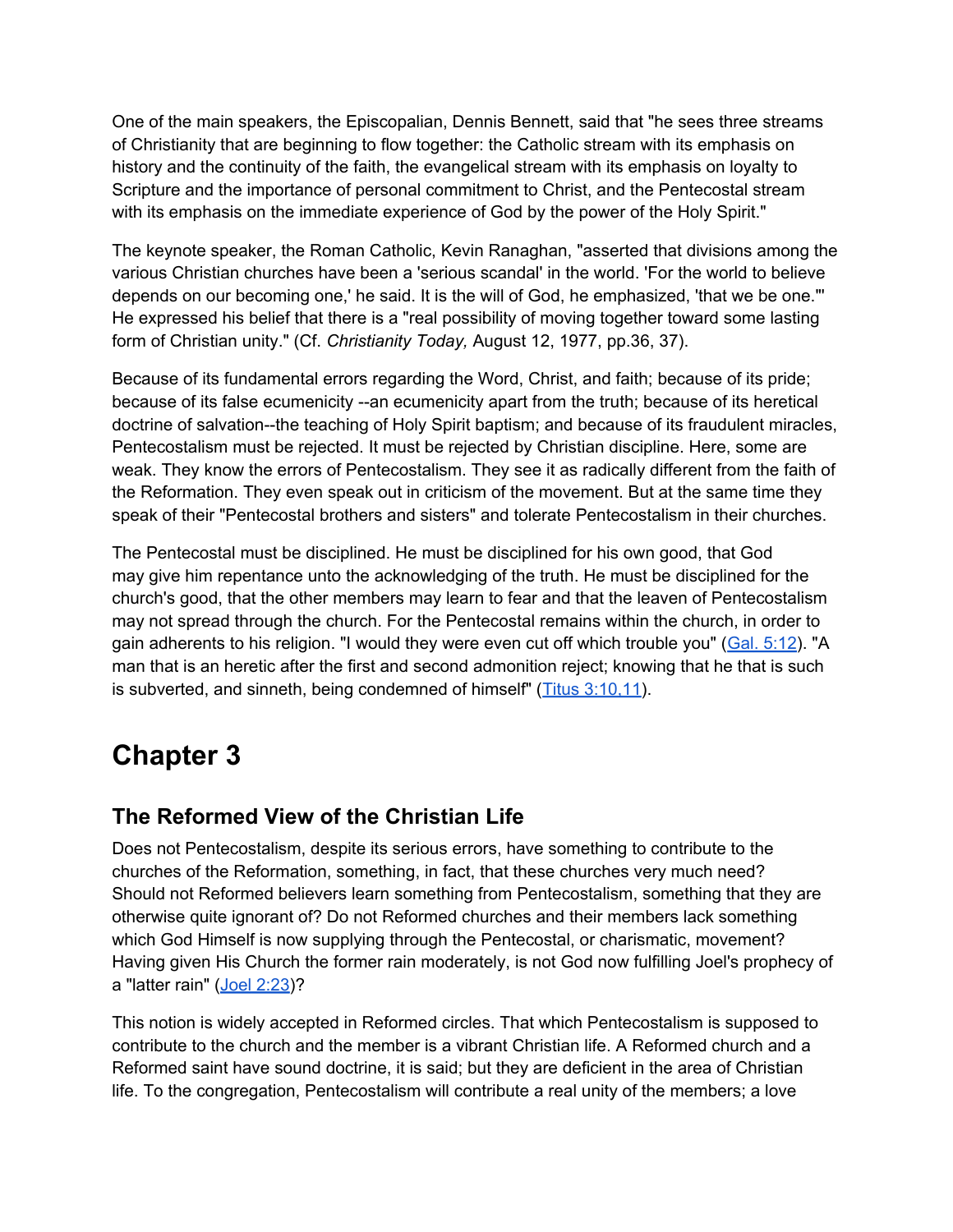that cares for, and shares with, the other members; the energetic use of his gifts by every member; and a spontaneous, lively, exuberant worship. To the individual member, it will supply spiritual experience, joy, zeal, and power. Reformed Christianity has the Word (doctrine); Pentecostalism will add the Spirit. Thus, Pentecostalism is introduced, and welcomed, into Reformed churches.

The notion is false. The Reformed Church has always sought the unity of the people of God; urged the mutual love of her members; and done justice to the use of his gifts by every member. It was not Pentecostalism that moved the Reformed Church to confess the communion of saints, in Q. 55 of her Heidelberg Catechism, in these words:

First, that all and everyone, who believes, being members of Christ, are in common, partakers of him, and of all his riches and gifts; secondly, that every one must know it to be his duty, readily and cheerfully to employ his gifts, for the advantage and salvation of other members.

Nor was it Pentecostalism that was responsible for the Reformed Church's charging her members to live the Christian life by loving their neighbors as she does in Lord's Days 39-44 of this same Catechism. Let Pentecostalism improve, if it can, on the Reformed Faith's application of the Fifth Commandment to the believer as the requirement that "I show all honor, love and fidelity, to my father and mother, and all in authority over me... and also patiently bear with their weaknesses and infirmities . .. "(Q. 104); of the Sixth Commandment, as the requirement that we "love our neighbor as ourselves... show patience, peace, meekness, mercy, and all kindness towards him, and prevent his hurt as much as in us lies..."(Q. 107); of the Seventh Commandment, as the teaching that "we must... live chastely and temperately, whether in holy wedlock, or in single life" (Q. 108); of the Eighth Commandment, as the requirement that "I promote the advantage of my neighbor in every instance I can or may, and deal with him as I desire to be dealt with by others" (Q. 111); and of the Ninth Commandment, as the requirement that "I defend and promote, as much as I am able, the honor and good character of my neighbor" (Q.112).

To the Pentecostal's suggestion that we should go to school at the feet of Pentecostalism, to learn about Christian experience, Reformed Christians are inclined to respond as the LORD answered Job out of the whirlwind: "Who is this that darkeneth counsel by words without knowledge? Where wast thou when I laid the foundations of the earth?" ([Job 38:2,4](http://bible.gospelcom.net/bible?version=KJV&passage=Job+38:2,4)). Bypassing the glorious tradition of the Reformed, Presbyterian, and Puritan preachers and writers, we invite those who make this presumptuous suggestion to read the Heidelberg Catechism. For over 400 years, Reformed Christians have been schooled in a catechism that sets forth the entire message of Scripture from the viewpoint of personal comfort; that defines this comfort as belonging to Christ; and that grounds this comfort in an experiential knowledge of sin, an experiential knowledge of redemption, and an experiential knowledge of thankfulness. When they have finished with the Catechism, they may pick up the Canons of Dordt, to observe the warm, pastoral treatment of the great doctrines that are at once the distinctive truths of the Reformed Faith and the heart of the gospel of God's grace. Here, they will find an exposition of predestination, e.g., that is deeply concerned with the assurance of election (I,12); with the effects of the sense of election in the daily humility, adoration, self-purification, and thankful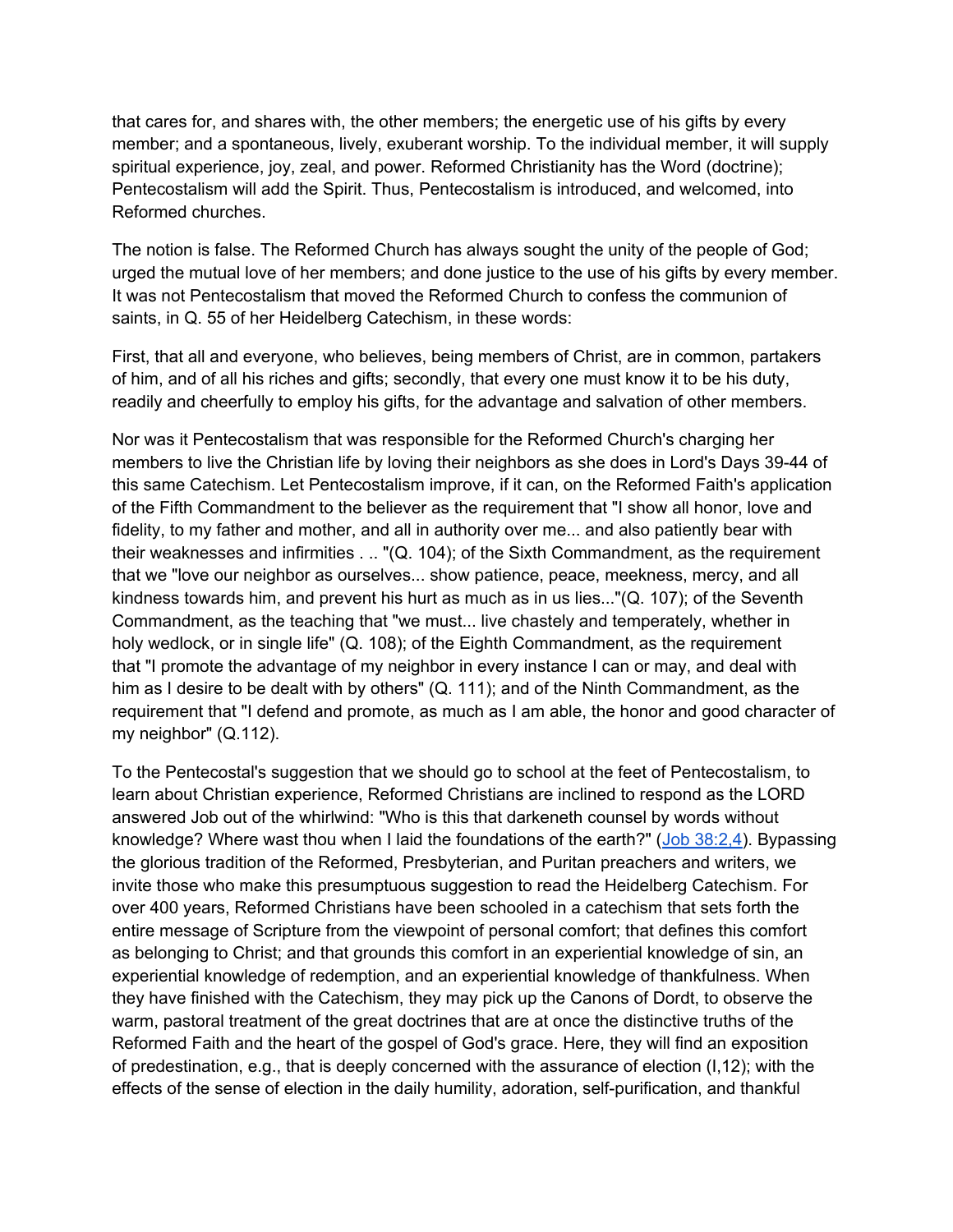love of the children of God (I,13); and with the spiritual struggles and doubts of those who are the "smoking *flax"* and "bruised reeds" (I,16).

As genuine, Biblical Christianity, the Reformed Faith has always also honored the Holy Spirit and His work. It has confessed His Godhead; it has observed His outpouring as the Spirit of Christ on Pentecost; it has ascribed to Him the complete work of the gathering of the Church and the saving of every elect sinner, insomuch that it has denied that even the smallest part of the gathering of the Church or the saving of the sinner is the work of man and has asserted that even the Word is powerless without the Spirit. It has extolled the Spirit's works, e.g., regeneration and sanctification; praised His gifts, e.g., faithful witness to the truth; and cultivated His fruit-the love, joy, peace, longsuffering, gentleness, goodness, faith, meekness, and temperance of [Galatians 5:22](http://bible.gospelcom.net/bible?version=KJV&passage=Galatians+5:22)*.* For all this, the Reformed Church owes Pentecostalism exactly nothing.

The Reformed Christian does refuse to honor any spirit alongside of Jesus Christ; does refuse to dabble in any salvation additional to the redemption of Christ; does refuse to fly with any spirit above the solid atmosphere of the Word of Christ--Holy Scripture; and does refuse to confess some spirit instead of Jesus. But the Holy Spirit of God does not take it ill of us, that we make this refusal. He Himself demands it of us and works it in us. For He has come to glorify Jesus ([John 16:14](http://bible.gospelcom.net/bible?version=KJV&passage=John+16:14)); to bestow Jesus' redemption ([John 7:37-39\)](http://bible.gospelcom.net/bible?version=KJV&passage=John+7:37-39); to work in and through Jesus' Word ([John 6:63\)](http://bible.gospelcom.net/bible?version=KJV&passage=John+6:63); and to confess Jesus Christ ([I](http://bible.gospelcom.net/bible?version=KJV&passage=I+John+4:1-3) [John 4:1-3\)](http://bible.gospelcom.net/bible?version=KJV&passage=I+John+4:1-3).

Pentecostalism has nothing to contribute to the churches of the Reformation. Reformed believers can learn nothing from it. The Reformed Faith needs nothing that Pentecostalism can supply. Pentecostalism must be rejected, in its entirety, as a religion alien to Reformed Christianity. In the bloodstream of a Reformed church, it is a foreign element. If it remains, unpurged, it will be the death of that body, as a Reformed body.

It is disturbing to find Pentecostal literature in the homes of Reformed people, for use as edifying reading--Watchman Nee; David Wilkerson; John Osteen; Arthur Wallis; *The Full Gospel Businessman's Voice;* and others. Even though the material may not be Pentecostal, the devotional reading-and listening!-of some Reformed believers is to be faulted. The fare from which they regularly feed to satisfy the soul's craving for exposition of the Christian life, experience, and practice is the best selling literature of present-day fundamentalism. At best, it is devoid of anything Reformed; at worst, it undermines everything that Reformed believers hold dear, inculcating a superficial, false view of the Christian life and experience. Where, e.g., in the frothy works on the higher, richer, fuller, deeper Christian life, with their flashy covers, that abound in the average Christian book store, do you find anything of the "out of the depths have I cried unto thee, O LORD" of [Psalm 130](http://bible.gospelcom.net/bible?version=KJV&passage=Psalm+130)? Much less is this sorrow over the guilt of sin central to their vaunted higher, richer, fuller, deeper Christian life. Theirs is a higher, richer, fuller, deeper Christian life, therefore, whose heartbeat is not the forgiveness of sins in the redemption of the cross of Christ. The Christian life to which those books call the readers cannot be a life of fearing the Lord, the holy, gracious Judge, by the pardoned sinner (*Psalm 130:4*). Instead, they tell us how to be happy. Nor do they set forth the Christian life as obedience-costly obedience-to the Ten Commandments of God's Law. A plague on these books; and a plague on their higher,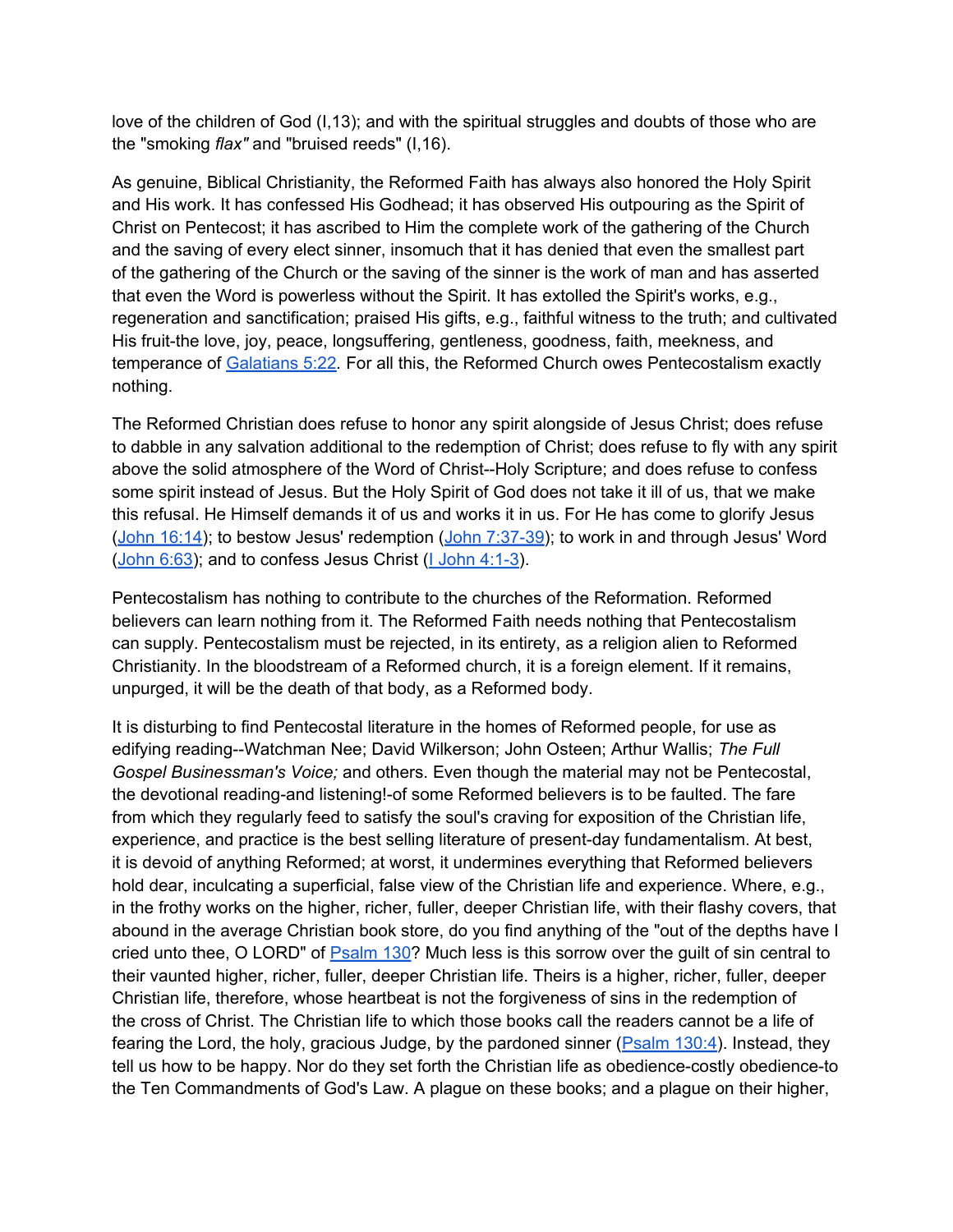#### richer, fuller, deeper Christian life!

It may well be, however, that some of the blame for this bad reading lies at the feet of us preachers, elders, parents, and Christian schoolteachers. Perhaps, we are not recommending to the saints the good, solid devotional works-the sermons, commentaries, and other writings of Luther; of Calvin; and of the older Reformed, Presbyterian, and Puritan authors.

Perhaps, we are not producing books and articles that do justice to the practical and experiential aspects of the Reformed Faith--its unique and vital piety. Perhaps, our preaching slights these aspects of the gospel. Then, we defend orthodoxy, without applying it. Or, in reaction to experientialism, we ignore experience; in reaction to subjectivism, we dare not be subjective; in reaction to a clamor for the practical that despises doctrine, we fail to speak the practical things which become sound doctrine  $(Titus 2:1)$  $(Titus 2:1)$ . In this case, there is indeed a lack, not in the Reformed Faith, but in our teaching of it; and it should not surprise us, wrong though it is, that the saints seek to satisfy their hunger elsewhere.

The fact that Pentecostalism has nothing to contribute to the Reformed believer does not imply that God does not make use of this movement on behalf of His people. God has always used heresies to drive His Church to the Word, so that her knowledge of the truth may be increased and her faithfulness of life may be renewed. God uses Pentecostalism to send us back to Holy Scripture, to search it as regards its teaching concerning the Christian life.

The basic appeal of Pentecostalism is its criticism of the Christian's life and its promise of a higher, richer Christian life. Pentecostalism finds much laxity, unfaithfulness, worldliness, and disobedience. We do well to confess this. God sends the scourge of Pentecostalism for a reason. Many have lost the first love. The love of others waxes cold. Iniquity abounds. For many, worship is lifeless formalism; confession of the truth is a dead tradition; Christian life is an external ritual; and the experience of salvation's peace and joy is non-existent. Always, mysticism arises against the background of a decline in the spiritual life of the Church, especially a decline into dead orthodoxy and lively worldliness. In these circumstances, Pentecostalism seduces the people with the allure of real life, dynamic power, and wonderful feeling.

In view of Pentecostalism's criticism of the life, both of the faithful Reformed believer, who has not received Pentecostalism's baptism with the Spirit, and of the lax, unfaithful church member, and in view of its promise to transport the Christian into a higher level of spiritual life and experience, we are compelled to ask, "What is the Christian life and experience? What is the *normal*, Christian life?"

In answering this question, we pay no attention to the claims of religious men and woman. The norm of Christian life and experience is not the neighbor's testimony of her latest ecstatic feeling, but Holy Scripture. In this way, we let God be true, and every man, a liar. The failure to let Scripture, the reliable Word of God, be the standard of the Christian life, and the dependency upon the thoroughly unreliable words of men, is the cause of no end of doubt, whether one is what he ought to be spiritually, and even whether one is a regenerated child of God at all. This gives Pentecostalism the opening that it wants. For knowledge of the Christian life, the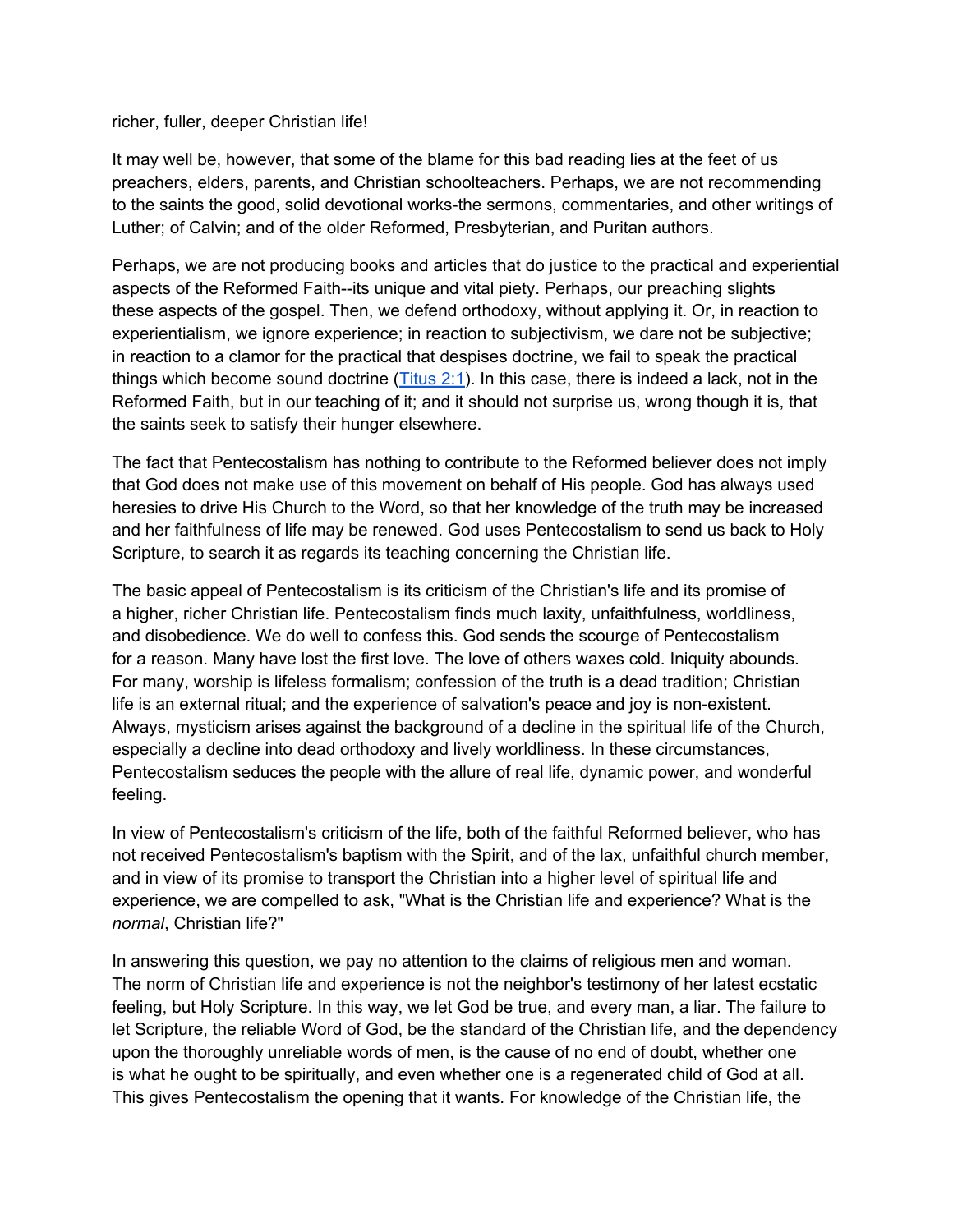rule is: "To the law and to the testimony," shunning the wizards that peep and mutter ([Isaiah](http://bible.gospelcom.net/bible?version=KJV&passage=Isaiah+8:19,20) [8:19,20\)](http://bible.gospelcom.net/bible?version=KJV&passage=Isaiah+8:19,20).

According to Scripture, the Christian life is a life that finds its fullness in Jesus Christ, as this Christ is revealed in the Word. It will not go beyond Christ; it will have nothing apart from Christ, or in addition to Christ--not circumcision, not new revelations, not a higher knowledge, not some spirit. The reason is that the Christian knows, and has found by experience, that Christ is a complete Savior. In Christ dwelleth all the fullness of the Godhead bodily; and the Christian is complete in Him, i.e., is filled up in Him ([Col. 2:9,10\)](http://bible.gospelcom.net/bible?version=KJV&passage=Col+2:9,10). To be sure, the Christian life is a life of growth, but that growth is a growing up into Christ, not a going beyond Christ: "That we...may grow up into him in all things, which is the head, even Christ" (Eph. *4:14,15).* Just as is the case with the physical growth to maturity, this spiritual growth is a gradual, often imperceptible, development, not an instantaneous, overnight transformation. It is life-long. It takes place by the Word and prayer.

This sufficient Christ, with all His adequate benefits, is the life of the believer by the indwelling of the Holy Spirit in his heart. "I live," exults the believer, "yet not I, but Christ liveth in me: and the life which I now live in the flesh I live by the faith of the Son of God, who loved me, and gave himself for me" ([Gal. 2:20](http://bible.gospelcom.net/bible?version=KJV&passage=Gal+2:20)). The fervent prayer of the apostle for all of the members of God's Church is "that Christ may dwell in your hearts by faith" ( $Eph. 3:17$ ). This takes place in every one of us by our being "strengthened with might by his Spirit in the inner man" (v.16).

The Christian life is a life of walking in the Spirit of Christ Whom we all received when we were born again. The believer does not look for, or seek, or tarry for a second baptism; rather, he strives to walk in the Spirit daily, in all of life. This is the instruction concerning the Christian life in [Galatians 5](http://bible.gospelcom.net/bible?version=KJV&passage=Galatians+5). There were problems in Galatia regarding the Christian life, serious problems. There was the threat of the saints' biting and devouring each other-a pathetic lack of love (vss. *13-15).* There were other temptations of the flesh and its lusts: adultery; idolatry; drunkenness; and the like (vss. 19-21). There were evidences of vain glory, of the provoking of one another, and of envying one another (v.26). These were problems for men and women who had been baptized [\(Gal. 3:27\)](http://bible.gospelcom.net/bible?version=KJV&passage=Gal+3:27) and who had received the Holy Spirit ([Gal. 3:2](http://bible.gospelcom.net/bible?version=KJV&passage=Gal+3:2)). But the solution was not that they seek a new baptism, or a different administration of the Spirit. On the contrary, they must walk in that Holy Spirit in Whom they lived: "This I say then, Walk in the Spirit, and ye shall not fulfill the lust of the flesh" (v. 16); "If we live in the Spirit, let us also walk in the Spirit" (v.25).

The Christian life, it is thus pointed out, is active. The activity of the Christian life is, first, a battle-a fierce, unrelenting, life-long battle. The battleground is oneself. The foe is sin. Pentecostalism knows nothing of this battle; the Pentecostal has already won the victory in his baptism with the Spirit. Not only do you hear little or nothing of the forgiveness of sins in Pentecostalism, but you also hear little or nothing of the daily struggle of the saint against indwelling sin. In fact, it is not unheard of that the charismatic preacher ridicules those who are always groaning over their sins, those, that is to say, whose testimony all their lives is, "O wretched man that I am! who shall deliver me from the body of this death?" ( $\overline{\text{Rom}}$ . [7:24](http://bible.gospelcom.net/bible?version=KJV&passage=Rom+7:24)). Nothing more clearly than this exposes Pentecostalism as a religion totally alien to the Reformed Faith. A Reformed Pentecostal is an impossibility, a contradiction in terms. A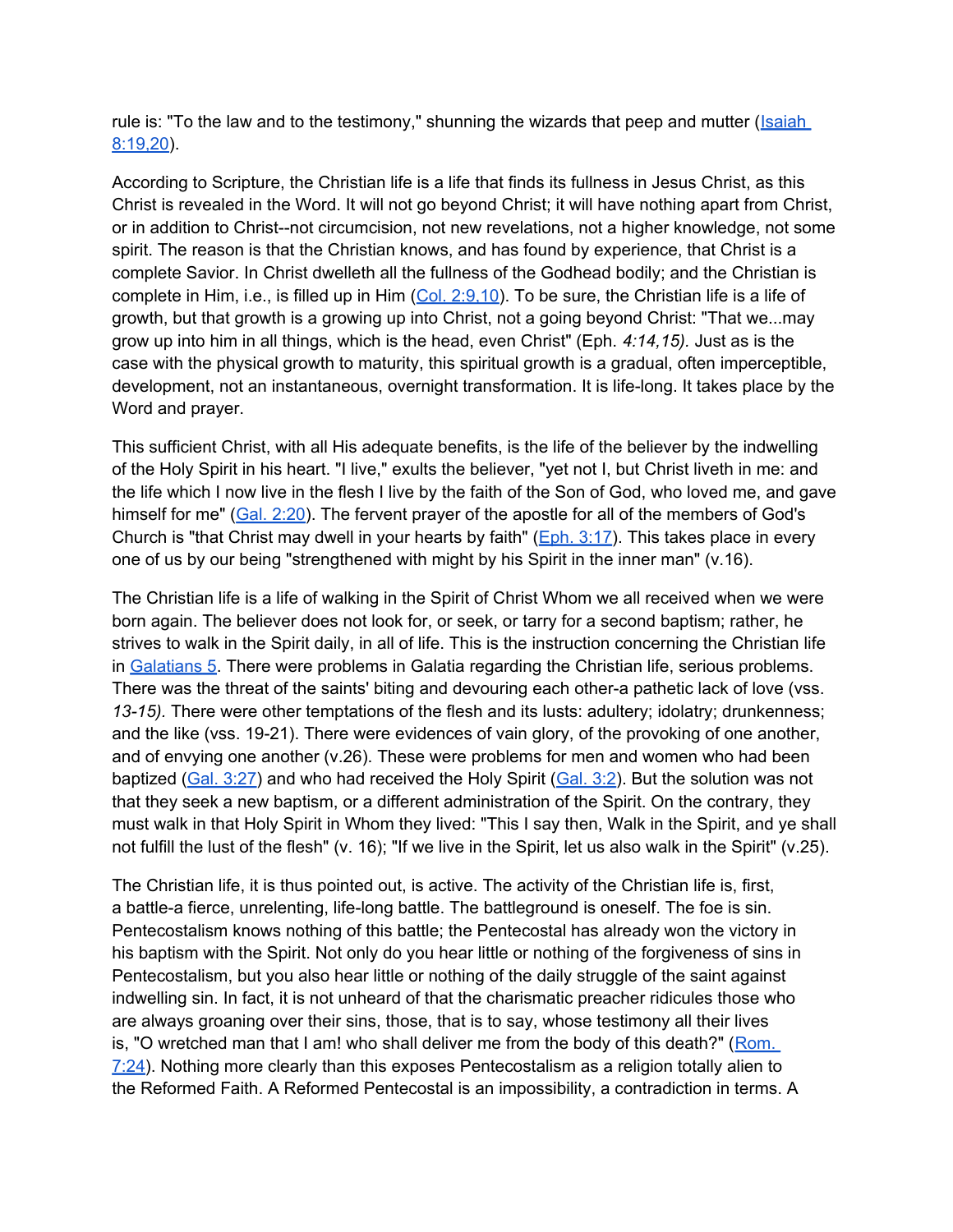Pentecostal cannot confess the first part of the Heidelberg Catechism. At best, he can only say that he used to know the misery of sin, both guilt and depravity. Ignorant of his misery, neither can he know redemption or the living gratitude that wells up daily in a forgiven heart.

Scripture, however, presents the Christian life as a striving against indwelling sin. This is the teaching of [Galatians 5:17:](http://bible.gospelcom.net/bible?version=KJV&passage=Galatians+5:17) "For the flesh lusteth against the Spirit, and the Spirit against the flesh: and these are contrary the one to the other: so that ye cannot do the things that ye would."

This is the powerful doctrine of [Romans 7](http://bible.gospelcom.net/bible?version=KJV&passage=Romans+7). The Christian man, or woman, is carnal, sold under sin. Paul himself, man of God and apostle of Christ, was carnal, sold under sin. He found himself so, at the very end of his life, after he had been sanctified by the Spirit and after his sanctification had progressed far (v.14). Paul was carnal, not because he was unregenerated, not because Christ had not baptized him with the Holy Spirit and fire, not because sin reigned in his life, not because Paul was a careless Christian; but because even though he was born again, evil was present with him-he retained his sinful, totally depraved flesh (v.21). As a new man in Christ and, we may safely suppose, as one of the holiest of saints, he delighted in the law of God after the inward man (v. 22); had a hatred of sin (v. 15); and possessed a will to do the good (v.18). But such was the power of sin in him as long as he lived, that "the good that I would I do not; but the evil which I would not, that I do" (v.19). Therefore, the apostle-and every Christian-knows his misery. He expresses it in the anguished cry, "O wretched man that I am" (v. 24)--the echo in the New Testament of the "Out of the depths" of [Psalm 130.](http://bible.gospelcom.net/bible?version=KJV&passage=Psalm+130) Yet, he neither gives up in the spiritual battle, nor is he ever without the solace of the Savior, Jesus Christ his Lord. Verse 23 insists on the warfare ("I see another law in my members, warring against the law of my mind.."); verses 24, 25, on the comfort of Christ ("who shall deliver me . . . ? I thank God through Jesus Christ our Lord").

Not only is this warfare with sin the activity of the Christian life as regards one's personal life, but it is also the activity of Christian life in the family and in the congregation.

This is a painful, bitter struggle.

For this reason, the Christian can be enticed by the sweet promise that suddenly the battle is over in this life. A pastor can be tempted similarly by such a promise for the congregation. But with the shield of Scripture, he can, and must, resist the temptation.

Do you find this bitter struggle against sin in yourself?

Do not despair!

Do not think that you are not saved or that you are insufficiently saved!

This is it: the normal Christian life!

The result is that we long ardently and wait, not for a second work of grace, but for the second coming of Jesus Christ: "Come, Lord Jesus; come quickly. " We hope eagerly, not for a baptism with the Spirit, but for the resurrection of our bodies: ourselves also, which have the first fruits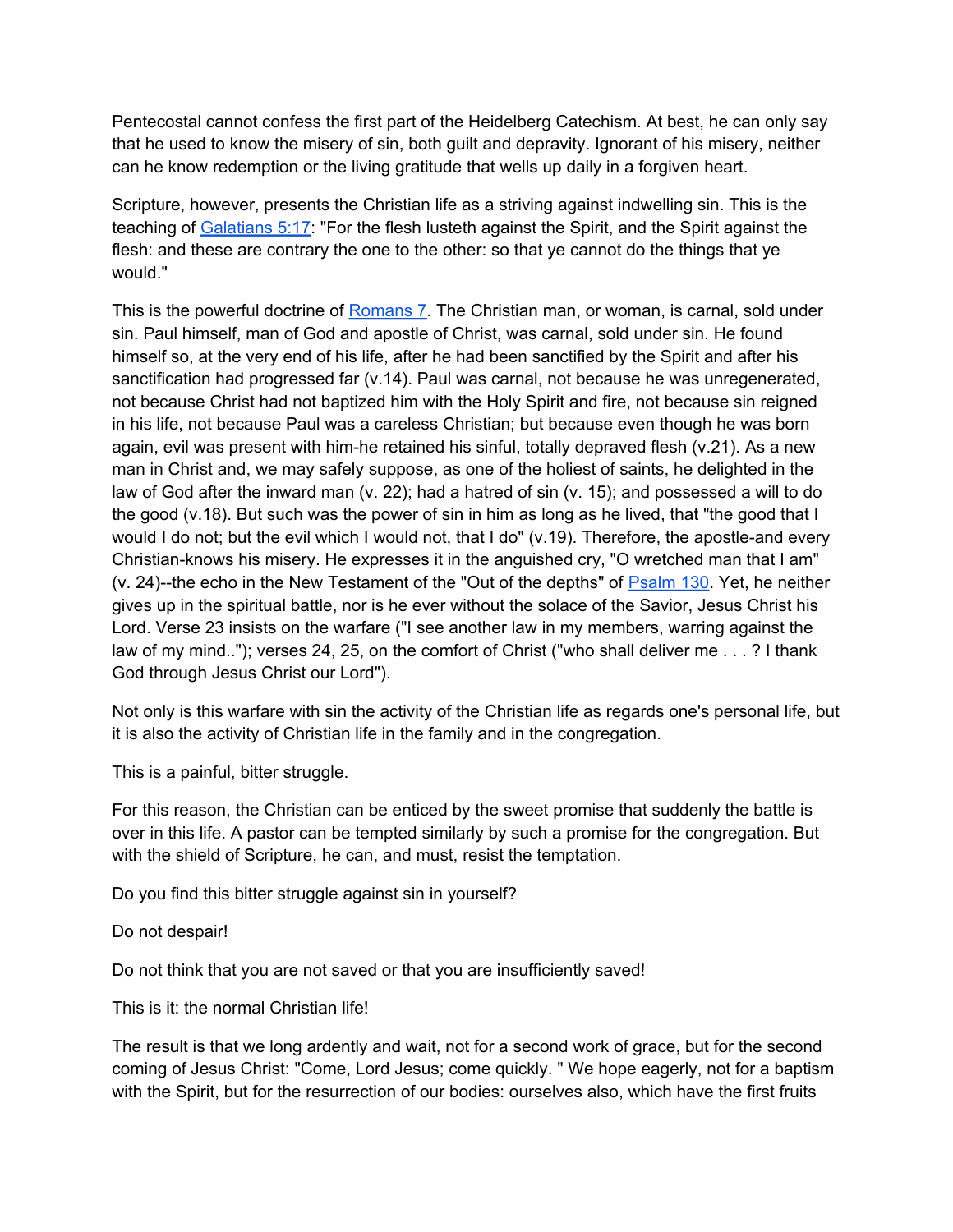of the Spirit, even we ourselves groan within ourselves, waiting for the adoption, to wit, the redemption of our body" ([Rom. 8:23](http://bible.gospelcom.net/bible?version=KJV&passage=Rom+8:23)).

Second, the activity of the Christian life is the doing of good works. But it is not the production of spectacular deeds and glamorous accomplishments, as the charismatics would have us believe. Rather, it is the doing of unnoticed, insignificant works--works that are of no account in the estimation of men. It is the activity of sanctification of life, walking after the Spirit, not after the flesh: not practicing adultery, fornication, uncleanness, lasciviousness, idolatry, witchcraft, hatred, variance, emulations, wrath, strife, seditions, heresies, envyings, murders, drunkenness, revellings, and such like ([Gal. 5:19-21](http://bible.gospelcom.net/bible?version=KJV&passage=Gal+5:19-21)); but living in love, joy, peace, longsuffering, gentleness, goodness, faith, meekness, and temperance [\(Gal. 5:22,23](http://bible.gospelcom.net/bible?version=KJV&passage=Gal+5:22,23)).

It is the activity of the unnoticed works of keeping the law of God: right worship of God; confessing the truth; remembering the Sabbath; obeying parents; faithfulness in marriage; chastity in single life; Godly rearing of children; diligent labor at one's earthly vocation; payment to Caesar of his taxes; speaking well of one's neighbor, especially the brother and sister in the congregation; and contentment with one's lot, without coveting.

In short, the activity of the Christian life is love--love of the Lord our God and love of the neighbor.

As you do this, do not blow a trumpet before your piety; do it secretly, so that God will reward you.

This is possible by the indwelling Power of Almighty God; but, even then, sin will defile our best works, so that there is only a small beginning of the new obedience and constant need of pardon.

But does not the Christian life have its experience?

As an alternative or addition to faith, experience must be renounced, root and branch. Jesus Christ does not call us to experience, or to feel, but to believe. The way of salvation is faith, not feeling; we are saved by faith, not by experience; we are saved by faith alone, not by faith and experience.

Nevertheless, faith has its experience. It is three-fold: God's child knows the greatness of his sin and misery, his gracious redemption in Christ, and thankfulness for this redemption.

Do you have this experience? Then, you have the normal Christian experience. This is all there is. Whoever lusts for more is an ingrate and aggravates God. He says to God Who gives the knowledge of Himself in His own Son  $(John 17:3)$  $(John 17:3)$  $(John 17:3)$ , "But is there not something more, something better?"

To put it differently, through faith the Holy Spirit gives the peace and joy that come from justification. "Therefore being justified by faith, we have peace with God through our Lord Jesus Christ... and rejoice in hope of the glory of God" (Rom. *5:1,2).*